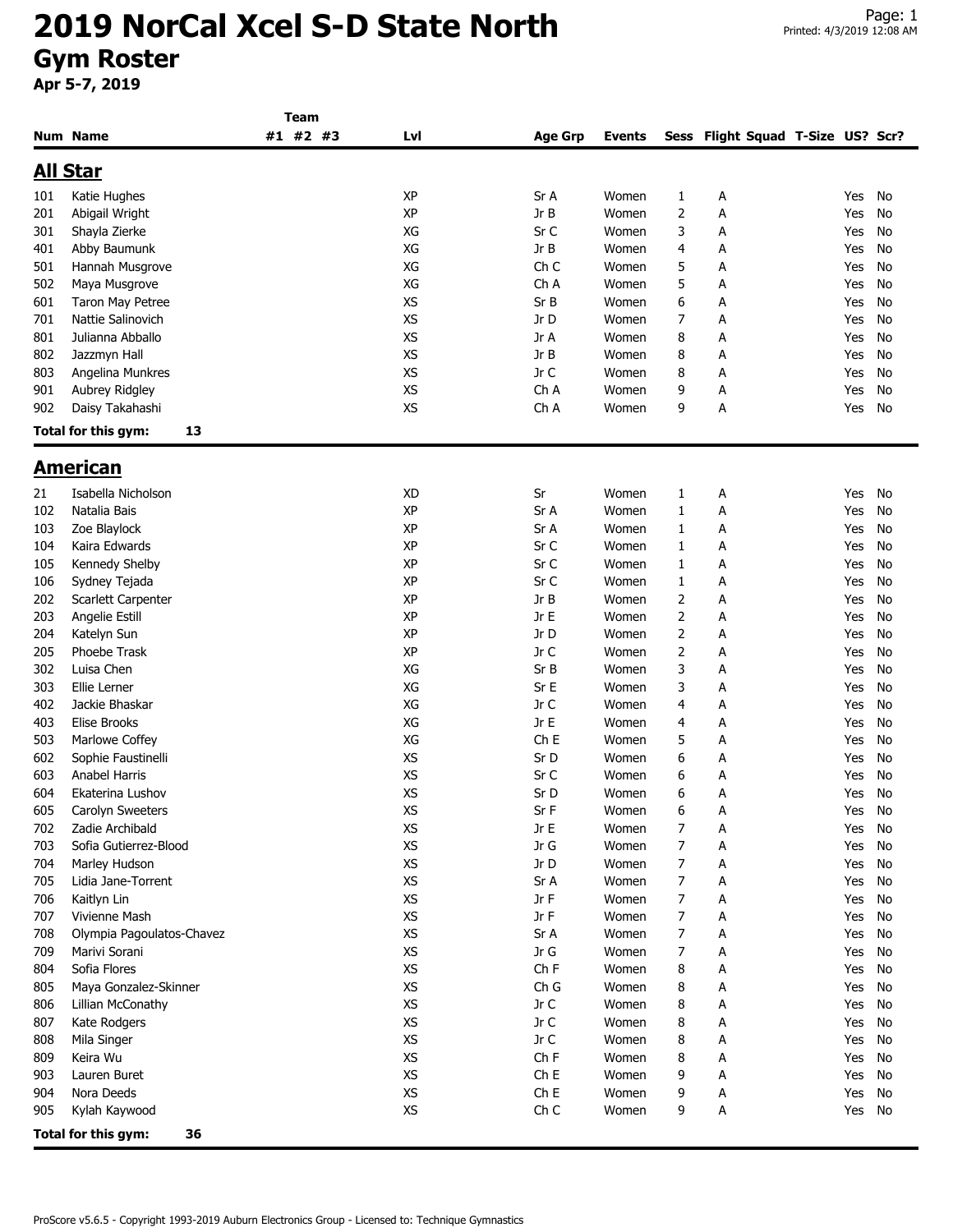|     |                           | Team     |           |                 |               |                |                              |     |    |
|-----|---------------------------|----------|-----------|-----------------|---------------|----------------|------------------------------|-----|----|
|     | Num Name                  | #1 #2 #3 | Lvl       | <b>Age Grp</b>  | <b>Events</b> | Sess           | Flight Squad T-Size US? Scr? |     |    |
|     | <b>American Sports</b>    |          |           |                 |               |                |                              |     |    |
|     |                           |          |           |                 |               |                |                              |     |    |
| 206 | Kenidee Ballard           |          | XP        | Jr C            | Women         | 2              | A                            | Yes | No |
| 207 | Mia Kjaer                 |          | XP        | Jr B            | Women         | 2              | A                            | Yes | No |
| 208 | Teagan Spangler           |          | XP        | Jr E            | Women         | 2              | A                            | Yes | No |
| 209 | Lauren Tangenberg         |          | XP        | Jr B            | Women         | 2              | А                            | Yes | No |
| 404 | Addy Heermance            |          | XG        | Jr D            | Women         | 4              | А                            | Yes | No |
| 405 | Taylee McDaniel           |          | XG        | Jr D            | Women         | 4              | А                            | Yes | No |
| 406 | Zoe Miller                |          | XG        | Jr D            | Women         | 4              | А                            | Yes | No |
| 504 | Demiree Dean              |          | XG        | ChB             | Women         | 5              | А                            | Yes | No |
| 505 | Adyson Kroeze             |          | XG        | ChB             | Women         | 5              | А                            | Yes | No |
| 506 | Natalie Walker            |          | XG        | Ch A            | Women         | 5              | A                            | Yes | No |
| 606 | Katie Jaggers             |          | XS        | Sr B            | Women         | 6              | А                            | Yes | No |
| 607 | Cora Smith                |          | <b>XS</b> | Sr B            | Women         | 6              | А                            | Yes | No |
| 810 | Zahara Bisset             |          | <b>XS</b> | Jr B            | Women         | 8              | А                            | Yes | No |
| 906 | Athena Flores             |          | XS        | ChB             | Women         | 9              | A                            | Yes | No |
| 907 | Zoe Kjaer                 |          | <b>XS</b> | ChB             | Women         | 9              | Α                            | Yes | No |
|     | Total for this gym:<br>15 |          |           |                 |               |                |                              |     |    |
|     |                           |          |           |                 |               |                |                              |     |    |
|     | <u>Auburn</u>             |          |           |                 |               |                |                              |     |    |
| 22  | Mariah Belman             |          | <b>XD</b> | Jr              | Women         | 1              | А                            | Yes | No |
| 23  | Katelyn Carter            |          | <b>XD</b> | Sr              | Women         | 1              | Α                            | Yes | No |
| 24  | Ana Hamilton              |          | <b>XD</b> | Jr              | Women         | 1              | А                            | Yes | No |
| 25  | Maya Thrasher             |          | <b>XD</b> | <b>Jr</b>       | Women         | $\mathbf{1}$   | А                            | Yes | No |
| 107 | Heather Ghalamkar         |          | XP        | Sr B            | Women         | 1              | А                            | Yes | No |
| 108 | Midori Ogino              |          | XP        | Sr D            | Women         | 1              | А                            | Yes | No |
| 210 | Emma Allmon               |          | XP        | Jr A            | Women         | 2              | A                            | Yes | No |
| 211 | Gracie Hamilton           |          | XP        | Jr A            | Women         | 2              | А                            | Yes | No |
| 212 | Delaney Stetka            |          | XP        | Jr B            | Women         | 2              | Α                            | Yes | No |
| 407 | Zoe Moeller               |          | XG        | Jr B            | Women         | 4              | А                            | Yes | No |
|     | Total for this gym:<br>10 |          |           |                 |               |                |                              |     |    |
|     |                           |          |           |                 |               |                |                              |     |    |
|     | <b>Backus</b>             |          |           |                 |               |                |                              |     |    |
| 811 | Sophia Cheney             |          | XS        | Jr A            | Women         | 8              | A                            | Yes | No |
|     | Total for this gym:<br>1  |          |           |                 |               |                |                              |     |    |
|     | <b>Bay Island</b>         |          |           |                 |               |                |                              |     |    |
| 109 | Sophia Hofmann            |          | XP        | Sr B            | Women         | $\mathbf{1}$   | А                            | Yes | No |
| 110 | Catie Long                |          | XP        | Sr A            | Women         | $\mathbf{1}$   | А                            | Yes | No |
| 111 | Madeline MacDonald        |          | XP        | Sr A            | Women         | 1              | Α                            | Yes | No |
| 112 | Saryn Schwartz            |          | XP        | Sr B            | Women         | $\mathbf{1}$   | А                            | Yes | No |
| 213 | Anika Jensen              |          | XP        | Jr D            | Women         | 2              | Α                            | Yes | No |
| 214 | Zoe Leonardo              |          | XP        | Jr C            | Women         | 2              | А                            | Yes | No |
|     | Theone Martin             |          | XP        | Jr B            | Women         | $\overline{2}$ |                              | Yes | No |
| 215 |                           |          | XP        |                 |               |                | Α                            |     |    |
| 216 | Sammy Zaches              |          |           | Jr D            | Women         | 2              | А                            | Yes | No |
| 304 | Laura Bosselet            |          | XG        | Sr D            | Women         | 3              | А                            | Yes | No |
| 305 | Annika Rehling            |          | XG        | Sr D            | Women         | 3              | А                            | Yes | No |
| 306 | Elizabeth Zakharyevich    |          | XG        | Sr D            | Women         | 3              | А                            | Yes | No |
| 408 | Polly-Jean Bae            |          | XG        | Jr E            | Women         | 4              | А                            | Yes | No |
| 409 | Megan Chong               |          | XG        | Jr C            | Women         | 4              | А                            | Yes | No |
| 410 | Kereina Chung             |          | XG        | Jr E            | Women         | 4              | A                            | Yes | No |
| 411 | <b>Brooklyn Mincin</b>    |          | XG        | Jr A            | Women         | 4              | Α                            | Yes | No |
| 412 | Sara Morishige            |          | XG        | Jr E            | Women         | 4              | Α                            | Yes | No |
| 507 | Fanny Haro Brizuela       |          | XG        | Ch <sub>E</sub> | Women         | 5              | А                            | Yes | No |
| 508 | Paige Heckman             |          | XG        | ChB             | Women         | 5              | Α                            | Yes | No |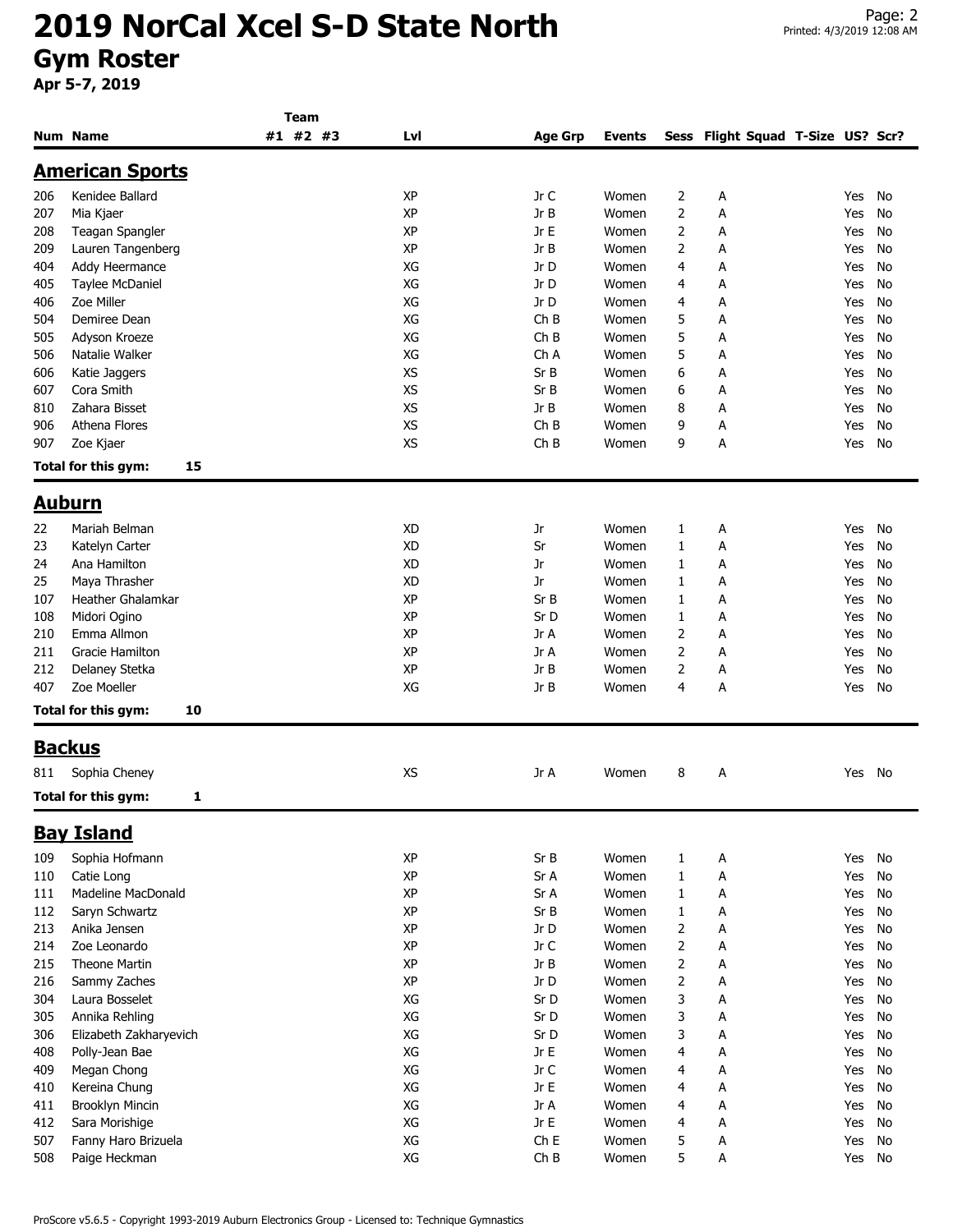|            |                             | Team     |           |                 |               |   |                                   |     |    |
|------------|-----------------------------|----------|-----------|-----------------|---------------|---|-----------------------------------|-----|----|
|            | <b>Num Name</b>             | #1 #2 #3 | Lvl       | Age Grp         | <b>Events</b> |   | Sess Flight Squad T-Size US? Scr? |     |    |
|            | <b>Bay Island</b> continued |          |           |                 |               |   |                                   |     |    |
| 509        | Catherine Legados           |          | XG        | Ch <sub>D</sub> | Women         | 5 | А                                 | Yes | No |
| 608        | Camilla Bonilla             |          | <b>XS</b> | Sr B            | Women         | 6 | А                                 | Yes | No |
| 609        | Julia Carvalho              |          | XS        | Sr C            | Women         | 6 | А                                 | Yes | No |
| 610        | Ameerah Massar              |          | <b>XS</b> | Sr E            | Women         | 6 | А                                 | Yes | No |
| 611        | Sophia Singa                |          | <b>XS</b> | Sr C            | Women         | 6 | А                                 | Yes | No |
| 710        | Aralon Brown                |          | <b>XS</b> | Jr D            | Women         | 7 | А                                 | Yes | No |
| 711        | Anne Saxonov                |          | XS        | Jr F            | Women         | 7 | А                                 | Yes | No |
| 812        | Tienna Chung                |          | XS        | Jr C            | Women         | 8 | Α                                 | Yes | No |
| 813        | Mia Gregg                   |          | <b>XS</b> | Ch F            | Women         | 8 | А                                 | Yes | No |
| 814        | Charlene Li                 |          | XS        | Ch <sub>F</sub> | Women         | 8 | А                                 | Yes | No |
| 815        | Naomi Wells                 |          | <b>XS</b> | Ch G            | Women         | 8 | А                                 | Yes | No |
| 908        | Diana Cardenas              |          | <b>XS</b> | ChB             | Women         | 9 | А                                 | Yes | No |
| 909        | Jahan Carim                 |          | <b>XS</b> | Ch <sub>E</sub> | Women         | 9 | А                                 | Yes | No |
| 910        | Alexa Lainez                |          | <b>XS</b> | Ch <sub>E</sub> | Women         | 9 | А                                 | Yes | No |
| 911        | Olivia Pembroke             |          | <b>XS</b> | Ch <sub>C</sub> | Women         | 9 | А                                 | Yes | No |
| 912        | <b>Desmarie Sanchez</b>     |          | XS        | ChB             | Women         | 9 | Α                                 | Yes | No |
| 913        | Jayla Sherman               |          | XS        | Ch <sub>C</sub> | Women         | 9 | А                                 | Yes | No |
| 914        | Devon Shimabukuro           |          | <b>XS</b> | Ch <sub>C</sub> | Women         | 9 | А                                 | Yes | No |
|            | Total for this gym:<br>36   |          |           |                 |               |   |                                   |     |    |
|            |                             |          |           |                 |               |   |                                   |     |    |
|            | <b>Byers Roseville</b>      |          |           |                 |               |   |                                   |     |    |
| 113        | Hannah Allen                |          | ΧP        | Sr A            | Women         | 1 | А                                 | Yes | No |
| 114        | Priscilla Johnson           |          | XP        | Sr B            | Women         | 1 | А                                 | Yes | No |
| 115        | Abby McWherter              |          | XP        | Sr B            | Women         | 1 | Α                                 | Yes | No |
| 217        | Allison Cain                |          | XP        | Jr B            | Women         | 2 | А                                 | Yes | No |
| 218        | Emma Clark                  |          | XP        | Jr D            | Women         | 2 | А                                 | Yes | No |
| 219        | Mia Sanchez                 |          | ΧP        | Jr A            | Women         | 2 | А                                 | Yes | No |
| 220        | Sophia Sundin               |          | XP        | Jr B            | Women         | 2 | А                                 | Yes | No |
|            | 7<br>Total for this gym:    |          |           |                 |               |   |                                   |     |    |
| <b>CGA</b> |                             |          |           |                 |               |   |                                   |     |    |
| 116        | <b>Versailles Castillo</b>  |          | ΧP        | Sr B            | Women         | 1 | А                                 | Yes | No |
| 117        | Elainna Murray              |          | XP        | Sr D            | Women         | 1 | А                                 | Yes | No |
| 221        | Maylani Cornier             |          | XP        | Jr E            | Women         | 2 | А                                 | Yes | No |
| 222        | Athena Nelson               |          | ΧP        | Jr C            | Women         | 2 | A                                 | Yes | No |
| 223        | Anna Tang                   |          | XP        | Jr D            | Women         | 2 | А                                 | Yes | No |
| 307        | Ava Bailey                  |          | XG        | Sr C            | Women         | 3 | А                                 | Yes | No |
| 308        | Kavita Radhakrishnan        |          | XG        | Sr A            | Women         | 3 | А                                 | Yes | No |
| 309        | Sophia Schooler             |          | XG        | Sr E            | Women         | 3 | А                                 | Yes | No |
| 413        | Allison Brown               |          | XG        | Jr A            | Women         | 4 | А                                 | Yes | No |
| 414        | Shannon Mo                  |          | XG        | Jr C            | Women         | 4 | А                                 | Yes | No |
| 510        | Ella Allardyce              |          | XG        | ChB             | Women         | 5 | А                                 | Yes | No |
| 612        | Isabella Curtin             |          | XS        | Sr E            | Women         | 6 | Α                                 | Yes | No |
| 613        | Danielle Kumbera            |          | XS        | Sr E            | Women         | 6 | А                                 | Yes | No |
| 614        | Emerson Patubo              |          | XS        | Sr D            | Women         | 6 | А                                 | Yes | No |
| 615        | Kaitlyn Perry               |          | XS        | Sr E            | Women         | 6 | А                                 | Yes | No |
| 712        | Emma Underwood              |          | XS        | Jr F            | Women         | 7 | А                                 | Yes | No |
| 816        | Ella Negrete                |          | XS        | Jr C            | Women         | 8 | А                                 | Yes | No |
| 817        | Aanya Patel                 |          | XS        | Ch G            | Women         | 8 | Α                                 | Yes | No |
|            | Total for this gym:<br>18   |          |           |                 |               |   |                                   |     |    |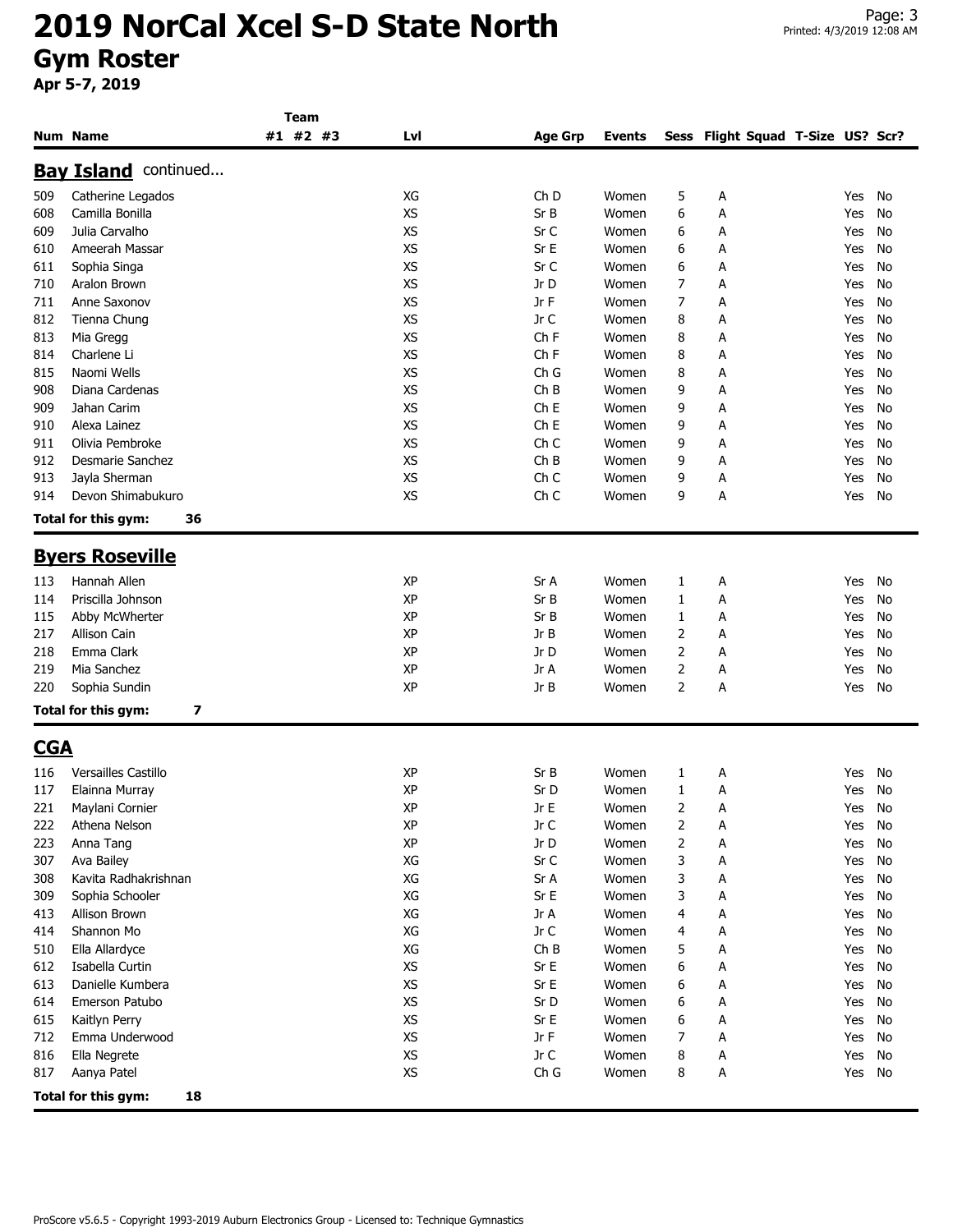|                |                           | Team     |           |                |               |              |                                   |        |    |
|----------------|---------------------------|----------|-----------|----------------|---------------|--------------|-----------------------------------|--------|----|
|                | <b>Num Name</b>           | #1 #2 #3 | Lvl       | <b>Age Grp</b> | <b>Events</b> |              | Sess Flight Squad T-Size US? Scr? |        |    |
|                | <b>Champion</b>           |          |           |                |               |              |                                   |        |    |
| 310            | Bella Hernandez           |          | XG        | Sr C           | Women         | 3            | А                                 | Yes    | No |
| 311            | Renee McCallion           |          | XG        | Sr C           | Women         | 3            | А                                 | Yes    | No |
| 312            | Emma VonSeeburg           |          | XG        | Sr B           | Women         | 3            | Α                                 | Yes    | No |
|                |                           |          |           |                |               |              |                                   |        |    |
| 415            | Abbigail Harrison         |          | XG        | Jr A           | Women         | 4            | А                                 | Yes    | No |
| 511            | Ruby Height               |          | XG        | Ch D           | Women         | 5            | А                                 | Yes    | No |
| 512            | Jessica Vielma Ornelas    |          | XG        | Ch D           | Women         | 5            | А                                 | Yes    | No |
| 616            | Angie Hernandez           |          | XS        | Sr F           | Women         | 6            | А                                 | Yes    | No |
| 915            | Amrita Kaur               |          | XS        | Ch D           | Women         | 9            | А                                 | Yes    | No |
|                | Total for this gym:<br>8  |          |           |                |               |              |                                   |        |    |
| <u>Classic</u> |                           |          |           |                |               |              |                                   |        |    |
| 118            | Kahlia Ransom             |          | XP        | Sr D           | Women         | 1            | А                                 | Yes    | No |
| 119            | Priya Sehdev              |          | XP        | Sr C           | Women         | 1            | Α                                 | Yes    | No |
| 120            | <b>Bella Turner</b>       |          | XP        | Sr D           | Women         | 1            | А                                 | Yes    | No |
| 121            | Olivia Vidal              |          | XP        | Sr B           | Women         | $\mathbf{1}$ | Α                                 | Yes    | No |
| 122            | Carrie Weiss              |          | XP        | Sr A           | Women         | 1            | А                                 | Yes    | No |
| 224            | Ava Lani Artadi           |          | XP        | Jr D           | Women         | 2            | Α                                 | Yes    | No |
| 225            | Arabella Gutierrez        |          | XP        | Jr E           | Women         | 2            | А                                 | Yes    | No |
|                |                           |          | XG        | Sr D           |               | 3            |                                   |        |    |
| 313            | <b>Mallory Bisel</b>      |          |           |                | Women         |              | А                                 | Yes    | No |
| 314            | Katelyn Frederick         |          | XG        | Sr A           | Women         | 3            | А                                 | Yes    | No |
| 315            | Roselyn Lazum             |          | XG        | Sr C           | Women         | 3            | А                                 | Yes    | No |
| 316            | Alysse Leanos             |          | XG        | Sr D           | Women         | 3            | Α                                 | Yes    | No |
| 317            | Carolina Martinez         |          | XG        | Sr D           | Women         | 3            | А                                 | Yes    | No |
| 318            | Ava Perry                 |          | XG        | Sr B           | Women         | 3            | Α                                 | Yes    | No |
| 416            | <b>McKenzie Cousins</b>   |          | XG        | Jr E           | Women         | 4            | А                                 | Yes    | No |
| 417            | Ella Delucchi             |          | XG        | Jr B           | Women         | 4            | А                                 | Yes    | No |
| 418            | Samantha Fernandez        |          | XG        | Jr E           | Women         | 4            | А                                 | Yes    | No |
| 419            | <b>Claire Pierce</b>      |          | XG        | Jr C           | Women         | 4            | А                                 | Yes    | No |
| 420            | Shanelle Smith            |          | XG        | Jr B           | Women         | 4            | А                                 | Yes    | No |
| 617            | Amanda Beteta             |          | <b>XS</b> | Sr C           | Women         | 6            | А                                 | Yes    | No |
| 618            | Moskan Emran              |          | XS        | Sr C           | Women         | 6            | А                                 | Yes    | No |
| 619            | Lyda Nadery               |          | <b>XS</b> | Sr F           | Women         | 6            | А                                 | Yes    | No |
| 620            | Melissa Sahim             |          | XS        | Sr D           | Women         | 6            | А                                 | Yes    | No |
| 621            | Michaela Salsman          |          | <b>XS</b> | Sr E           | Women         | 6            | А                                 | Yes    | No |
| 713            | Jazelle Barba             |          | XS        | Jr G           | Women         | 7            | А                                 | Yes No |    |
| 714            | Tatiana Perez             |          | XS        | Jr E           | Women         | 7            | A                                 | Yes    | No |
| 715            | Meghna Sarathy            |          | XS        | Jr D           | Women         | 7            | А                                 | Yes    | No |
| 818            | Eva Davis                 |          | XS        | Jr B           | Women         | 8            | А                                 | Yes    | No |
| 819            | Isabela Richardson        |          | <b>XS</b> | Ch F           | Women         | 8            | А                                 | Yes    | No |
| 820            | Sofia Richardson          |          | XS        | ChF            | Women         | 8            | А                                 | Yes    | No |
| 916            | Alana Martinez            |          | <b>XS</b> | Ch A           | Women         | 9            | Α                                 | Yes    | No |
|                | Total for this gym:<br>30 |          |           |                |               |              |                                   |        |    |
|                |                           |          |           |                |               |              |                                   |        |    |
|                | <b>Davis Diamonds</b>     |          |           |                |               |              |                                   |        |    |
| 26             | Lainey Swanson            |          | XD        | Sr             | Women         | 1            | A                                 | Yes    | No |
| 123            | Kathleen Doherty          |          | XP        | Sr B           | Women         | 1            | А                                 | Yes    | No |
| 124            | Mandee Jauregui           |          | XP        | Sr B           | Women         | 1            | А                                 | Yes    | No |
| 421            | Maddie Bell               |          | XG        | Jr B           | Women         | 4            | А                                 | Yes    | No |
| 422            | Seneca Jerng              |          | XG        | Jr B           | Women         | 4            | А                                 | Yes    | No |
| 513            | Liliana Rausch            |          | XG        | ChE            | Women         | 5            | А                                 | Yes    | No |
| 514            | Lana Tobia                |          | XG        | ChB            | Women         | 5            | А                                 | Yes    | No |
| 622            | Simone Anderson           |          | XS        | Sr B           | Women         | 6            | A                                 | Yes    | No |
| 623            | Gabby Baxter              |          | XS        | Sr C           | Women         | 6            | А                                 | Yes No |    |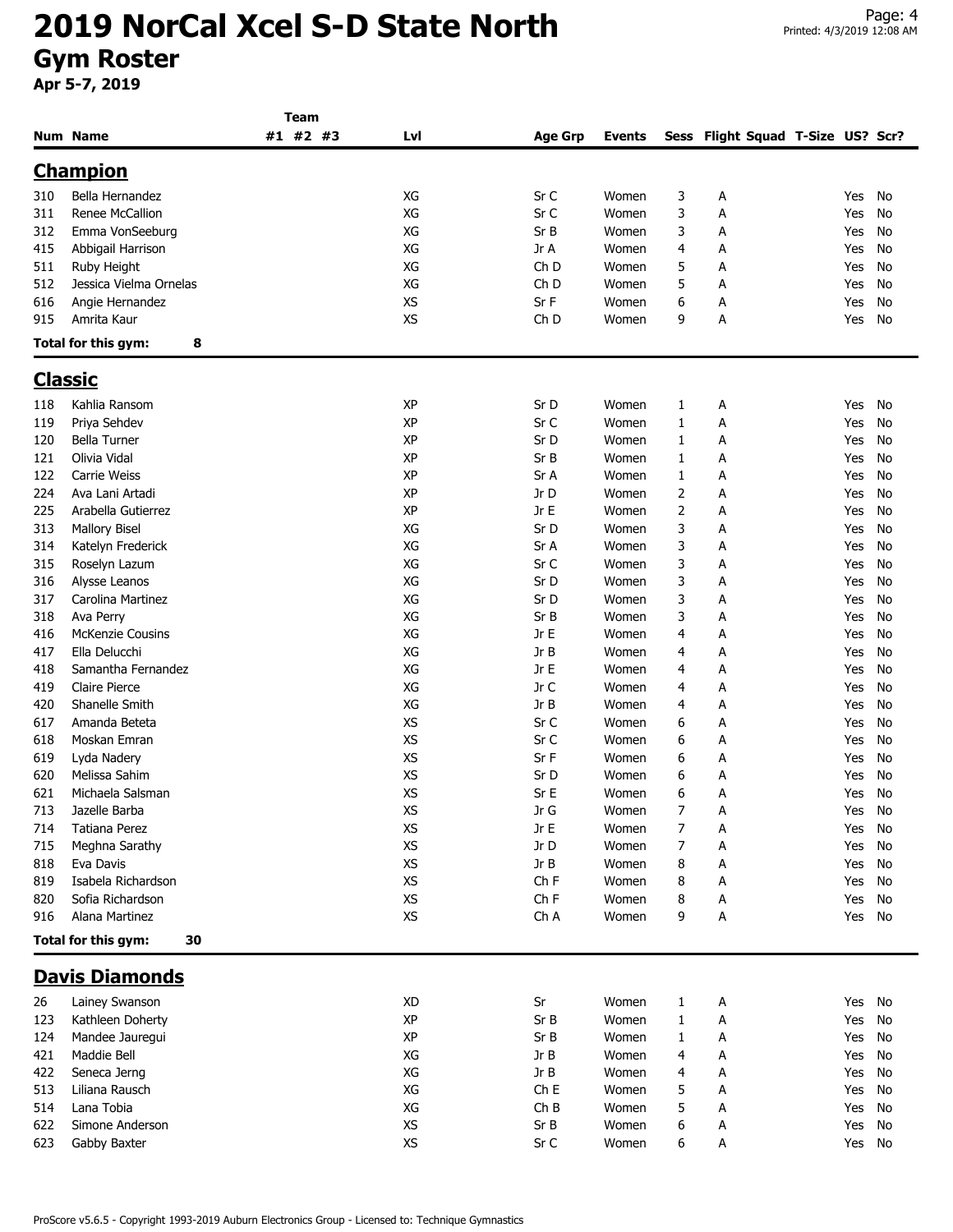|                |                                 | Team     |           |                 |                  |   |                                   |                |                |
|----------------|---------------------------------|----------|-----------|-----------------|------------------|---|-----------------------------------|----------------|----------------|
|                | Num Name                        | #1 #2 #3 | Lvl       | <b>Age Grp</b>  | Events           |   | Sess Flight Squad T-Size US? Scr? |                |                |
|                | <b>Davis Diamonds</b> continued |          |           |                 |                  |   |                                   |                |                |
| 624            | Isis Huber                      |          | XS        | Sr B            | Women            | 6 | А                                 | Yes            | No             |
| 625            | Sharon Kang                     |          | <b>XS</b> | Sr E            | Women            | 6 | А                                 | Yes            | No             |
| 716            | Sabrina Parsons                 |          | <b>XS</b> | Sr A            | Women            | 7 | А                                 | Yes            | No             |
|                | Total for this gym:<br>12       |          |           |                 |                  |   |                                   |                |                |
|                |                                 |          |           |                 |                  |   |                                   |                |                |
|                | <b>Diablo</b>                   |          |           |                 |                  |   |                                   |                |                |
| 125            | Kamryn Coyne                    |          | XP        | Sr C            | Women            | 1 | А                                 | Yes            | No             |
| 126            | Sydney Kundert                  |          | <b>XP</b> | Sr D            | Women            | 1 | А                                 | Yes            | No             |
| 127            | Annysa Sarne                    |          | <b>XP</b> | Sr D            | Women            | 1 | А                                 | Yes            | No             |
| 128            | Gracie Simon                    |          | XP        | Sr D            | Women            | 1 | А                                 | Yes            | No             |
| 226            | Hope Diekmann                   |          | XP        | Jr A            | Women            | 2 | А                                 | Yes            | No             |
| 227            | Autumn Kasl-Godley              |          | <b>XP</b> | Jr D            | Women            | 2 | А                                 | Yes            | No             |
| 228            | Natsa Maduwura                  |          | <b>XP</b> | Jr C            | Women            | 2 | Α                                 | Yes            | No             |
| 229            | Abby Nues                       |          | XP        | Jr A            | Women            | 2 | А                                 | Yes            | No             |
| 230            | Sophia Sullas                   |          | XP        | Jr E            | Women            | 2 | А                                 | Yes            | No             |
| 319            | Lexi Gates                      |          | XG        | Sr C            | Women            | 3 | А                                 | Yes            | No             |
| 320            | Lea Meisel                      |          | XG        | Sr E            | Women            | 3 | А                                 | Yes            | No             |
| 321            | Maya Schollum                   |          | XG        | Sr C            | Women            | 3 | А                                 | Yes            | No             |
| 423            | Emma Reardon                    |          | XG        | Jr D            | Women            | 4 | А                                 | Yes            | No             |
| 515            | Lyla Hoban                      |          | XG        | Ch A            | Women            | 5 | Α                                 | Yes            | No             |
| 516            | Alden Hofstede                  |          | XG        | Ch <sub>D</sub> | Women            | 5 | А                                 | Yes            | No             |
| 517            | Kate Palmer                     |          | XG        | Ch A            | Women            | 5 | Α                                 | Yes            | No             |
| 518            | Anna Schulz                     |          | XG        | Ch <sub>E</sub> | Women            | 5 | А                                 | Yes            | No             |
| 717            | Soraya Alijanian                |          | <b>XS</b> | Jr F            | Women            | 7 | А                                 | Yes            | No             |
| 718            | Ellie Lee                       |          | <b>XS</b> | Jr F            | Women            | 7 | А                                 | Yes            | No             |
|                | Total for this gym:<br>19       |          |           |                 |                  |   |                                   |                |                |
|                | <b>Dream Xtreme</b>             |          |           |                 |                  |   |                                   |                |                |
| 27             | Kayla Almarinez                 |          | XD        | Sr              | Women            | 1 | А                                 | Yes            | No             |
| 28             | Hailey Freestone                |          | <b>XD</b> | Jr              | Women            | 1 | А                                 | Yes            | No             |
| 29             | Jocelyn Hansen                  |          | <b>XD</b> | Jr              | Women            | 1 | A                                 | Yes            | No             |
| 231            | Angelina Brown                  |          | <b>XP</b> | Jr A            | Women            | 2 | А                                 | Yes            | No             |
| 232            | Raquelle De La Torre            |          | XP        | Jr D            | Women            | 2 | А                                 | Yes            | No             |
| 233            | Kara Gonzales                   |          | XP        | Jr E            | Women            | 2 | A                                 | Yes No         |                |
| 234            | Victoria Neal                   |          | XP        | Jr C            | Women            |   |                                   |                | No             |
|                |                                 |          | XG        | Sr B            |                  | 2 | А                                 | Yes            |                |
| 322            | Alaynah Navat<br>Katie Bode     |          | XG        |                 | Women            | 3 | А                                 | Yes            | No             |
| 424            | Irma Brown                      |          |           | Jr B            | Women            | 4 | А                                 | Yes            | No             |
| 425            |                                 |          | XG        | Jr D            | Women            | 4 | А                                 | Yes            | No             |
| 426            | Christina Goodson               |          | XG        | Jr B            | Women            | 4 | Α                                 | Yes            | No             |
| 427            | Eden Hardwick                   |          | XG        | Jr C            | Women            | 4 | А                                 | Yes            | No             |
| 428            | Julie Larkin                    |          | XG        | Jr A            | Women            | 4 | Α                                 | Yes            | No             |
| 429            | Naomi LeBaron                   |          | XG        | Jr B            | Women            | 4 | А                                 | Yes            | No             |
| 430            | <b>Delaney Milsaps</b>          |          | XG        | JrE             | Women            | 4 | А                                 | Yes            | No             |
| <del>519</del> | Hanah Brumfield                 |          | ЖG        | <del>Ch B</del> | Women            | 5 |                                   | <del>Yes</del> | <del>Yes</del> |
| 520            | Priya Evanger                   |          | XG        | ChE             | Women            | 5 | А                                 | Yes            | No             |
| 521            | Tatiana Llopis                  |          | XG        | Ch A            | Women            | 5 | А                                 | Yes            | No             |
| 522            | Mar Mar Ramos                   |          | XG        | Ch D            | Women            | 5 | А                                 | Yes            | No             |
| 523            | Kaya Rapuano                    |          | XG        | Ch A            | Women            | 5 | А                                 | Yes            | No             |
| <del>524</del> | <del>Taya Tripple</del>         |          | ЖG        | <del>Ch E</del> | <del>Women</del> | 5 |                                   | Yes            | <del>Yes</del> |
| 626            | Suki Hollis                     |          | XS        | SrE             | Women            | 6 | А                                 | Yes            | No             |
| 627            | Mattea Quidit                   |          | XS        | Sr C            | Women            | 6 | Α                                 | Yes            | No             |
| 719            | Neesa King                      |          | XS        | Jr $E$          | Women            | 7 | А                                 | Yes            | No             |
| 720            | Gianna Rodriguez                |          | XS        | Jr F            | Women            | 7 | Α                                 | Yes No         |                |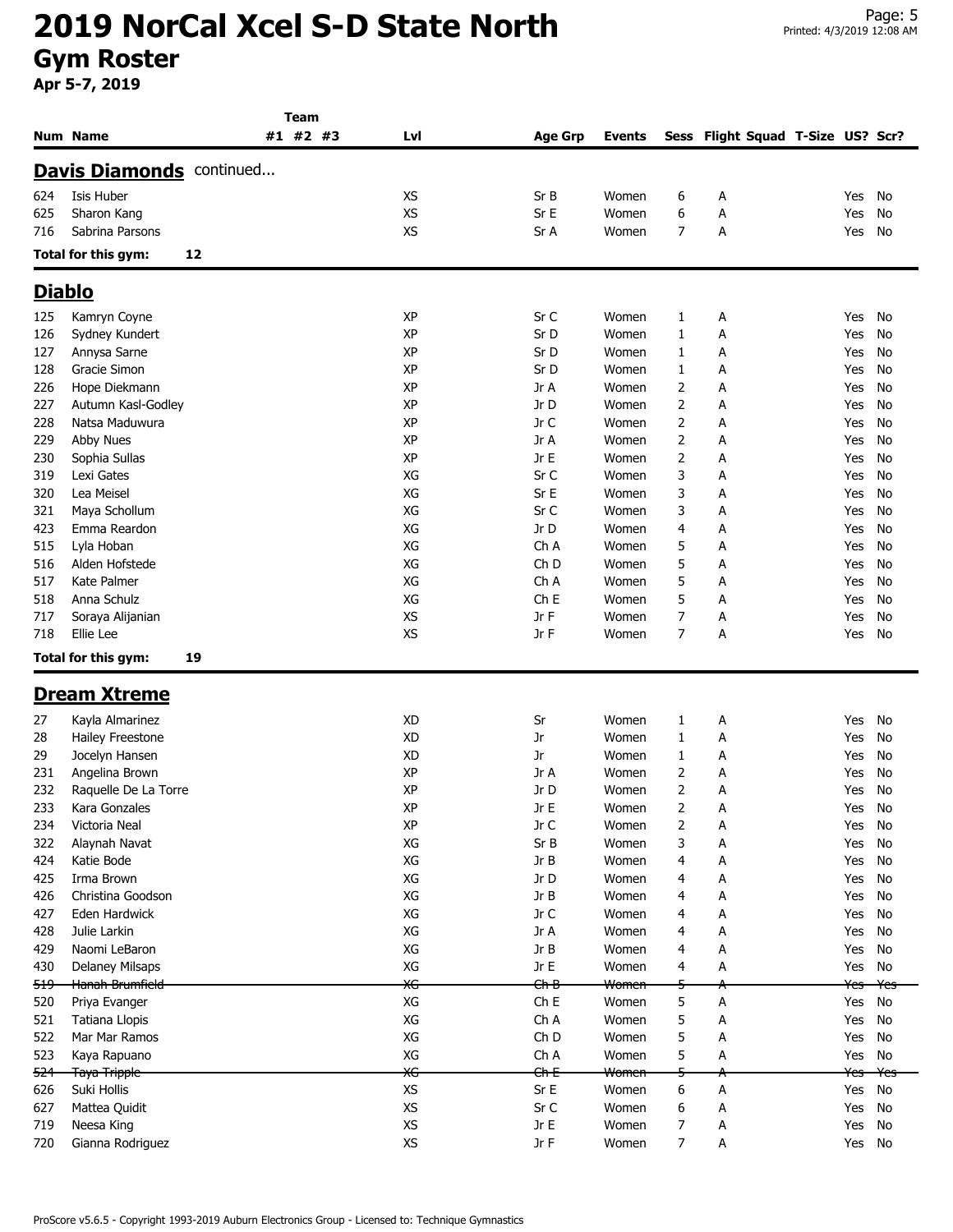|     |                       |           | Team     |           |                 |               |   |   |                                   |        |    |
|-----|-----------------------|-----------|----------|-----------|-----------------|---------------|---|---|-----------------------------------|--------|----|
|     | <b>Num Name</b>       |           | #1 #2 #3 | Lvl       | <b>Age Grp</b>  | <b>Events</b> |   |   | Sess Flight Squad T-Size US? Scr? |        |    |
|     | <b>Dream Xtreme</b>   | continued |          |           |                 |               |   |   |                                   |        |    |
|     |                       |           |          |           |                 |               |   |   |                                   |        |    |
| 821 | Aaliyah Cook          |           |          | <b>XS</b> | Ch <sub>F</sub> | Women         | 8 | А |                                   | Yes    | No |
| 822 | Megan Kunkel          |           |          | XS        | Ch G            | Women         | 8 | Α |                                   | Yes    | No |
| 917 | Maddie Forgie         |           |          | XS        | Ch D            | Women         | 9 | Α |                                   | Yes    | No |
| 918 | Jamie Lacanlale       |           |          | <b>XS</b> | ChB             | Women         | 9 | Α |                                   | Yes    | No |
|     | Total for this gym:   | 29        |          |           |                 |               |   |   |                                   |        |    |
|     | <b>East Bay</b>       |           |          |           |                 |               |   |   |                                   |        |    |
| 628 | Zoe Harris            |           |          | XS        | Sr E            | Women         | 6 | А |                                   | Yes    | No |
| 629 | Megan Stanley         |           |          | <b>XS</b> | Sr F            | Women         | 6 | А |                                   | Yes    | No |
| 630 | Hailey Wilson         |           |          | XS        | Sr C            | Women         | 6 | А |                                   | Yes    | No |
| 721 | Santia Ali            |           |          | XS        | Jr E            | Women         |   |   |                                   |        |    |
|     |                       |           |          |           |                 |               | 7 | Α |                                   | Yes    | No |
| 722 | Anastasia Evans       |           |          | XS        | Jr G            | Women         | 7 | Α |                                   | Yes    | No |
| 723 | Maia Harris           |           |          | <b>XS</b> | Sr A            | Women         | 7 | А |                                   | Yes    | No |
| 724 | Min-Hee Johnson       |           |          | <b>XS</b> | Sr A            | Women         | 7 | А |                                   | Yes    | No |
| 823 | <b>Bianca Marques</b> |           |          | XS        | Ch F            | Women         | 8 | Α |                                   | Yes    | No |
|     | Total for this gym:   | 8         |          |           |                 |               |   |   |                                   |        |    |
|     | <b>Elevate</b>        |           |          |           |                 |               |   |   |                                   |        |    |
| 431 | Eliana Amsler         |           |          | XG        | Jr C            | Women         | 4 | Α |                                   | Yes    | No |
| 525 | Meike Rothfuss        |           |          | XG        | ChB             | Women         | 5 | А |                                   | Yes    | No |
| 631 | Adrian Farren         |           |          | <b>XS</b> | Sr C            | Women         | 6 | Α |                                   | Yes    | No |
| 632 | Dena Nguyen           |           |          | XS        | Sr C            | Women         | 6 | А |                                   | Yes    | No |
| 725 | Aniyah Purdy          |           |          | XS        | Jr G            | Women         | 7 | А |                                   | Yes    | No |
|     |                       |           |          | <b>XS</b> | Jr G            |               |   |   |                                   |        |    |
| 726 | Audrey Wan            |           |          |           |                 | Women         | 7 | А |                                   | Yes    | No |
| 824 | Naomi Azeke           |           |          | XS        | Jr B            | Women         | 8 | А |                                   | Yes    | No |
| 825 | Judy Frank            |           |          | XS        | Jr B            | Women         | 8 | Α |                                   | Yes    | No |
| 826 | Audrey May            |           |          | XS        | Ch G            | Women         | 8 | Α |                                   | Yes    | No |
| 827 | Juliana Nguyen        |           |          | <b>XS</b> | Ch G            | Women         | 8 | Α |                                   | Yes    | No |
| 828 | Somara Ulibas         |           |          | XS        | Ch G            | Women         | 8 | Α |                                   | Yes    | No |
| 919 | Kynlee Bryant         |           |          | <b>XS</b> | Ch A            | Women         | 9 | А |                                   | Yes    | No |
| 920 | Jocelyn Byars         |           |          | XS        | Ch A            | Women         | 9 | Α |                                   | Yes    | No |
| 921 | Jillian Dresser       |           |          | XS        | Ch C            | Women         | 9 | А |                                   | Yes    | No |
| 922 | Ke'layhia Holford     |           |          | <b>XS</b> | Ch <sub>C</sub> | Women         | 9 | А |                                   | Yes    | No |
| 923 | Monroe Kuney          |           |          | XS        | Ch D            | Women         | q | Α |                                   | Yes No |    |
| 924 | Charlee Miller        |           |          | XS        | Ch A            | Women         | 9 | A |                                   | Yes    | No |
| 925 | Miranda Soto          |           |          | XS        | ChB             | Women         | 9 | А |                                   | Yes    | No |
| 926 | Khloe Tam             |           |          | XS        | Ch C            | Women         | 9 | А |                                   | Yes    | No |
| 927 | Alyssa Wilson         |           |          | XS        | ChB             | Women         | 9 | Α |                                   | Yes    | No |
|     | Total for this gym:   | 20        |          |           |                 |               |   |   |                                   |        |    |
|     | <b>Extreme</b>        |           |          |           |                 |               |   |   |                                   |        |    |
|     |                       |           |          |           |                 |               |   |   |                                   |        |    |
| 235 | Salise Amezcua        |           |          | XP        | Jr B            | Women         | 2 | А |                                   | Yes    | No |
| 236 | Shelby Fulton         |           |          | <b>XP</b> | Jr D            | Women         | 2 | А |                                   | Yes    | No |
| 237 | Megan Kondas          |           |          | XP        | Jr C            | Women         | 2 | А |                                   | Yes    | No |
| 323 | Sydney Russell        |           |          | XG        | Sr A            | Women         | 3 | А |                                   | Yes    | No |
| 432 | Sofia De La Rosa      |           |          | XG        | Jr A            | Women         | 4 | А |                                   | Yes    | No |
| 526 | Teagan Goodrich       |           |          | XG        | Ch D            | Women         | 5 | А |                                   | Yes    | No |
| 527 | Marlene Laughlin      |           |          | XG        | Ch D            | Women         | 5 | А |                                   | Yes    | No |
| 633 | Lauren Fierro         |           |          | XS        | SrF             | Women         | 6 | А |                                   | Yes    | No |
| 634 | Yana Semenov          |           |          | XS        | Sr D            | Women         | 6 | Α |                                   | Yes    | No |
| 727 | <b>Riley Dubay</b>    |           |          | XS        | Sr A            | Women         | 7 | А |                                   | Yes    | No |
| 829 | Josefine Jakobsen     |           |          | XS        | Jr A            | Women         | 8 | A |                                   | Yes    | No |
| 830 | Evan Keeney           |           |          | XS        | Jr A            | Women         | 8 | А |                                   | Yes No |    |
|     |                       |           |          |           |                 |               |   |   |                                   |        |    |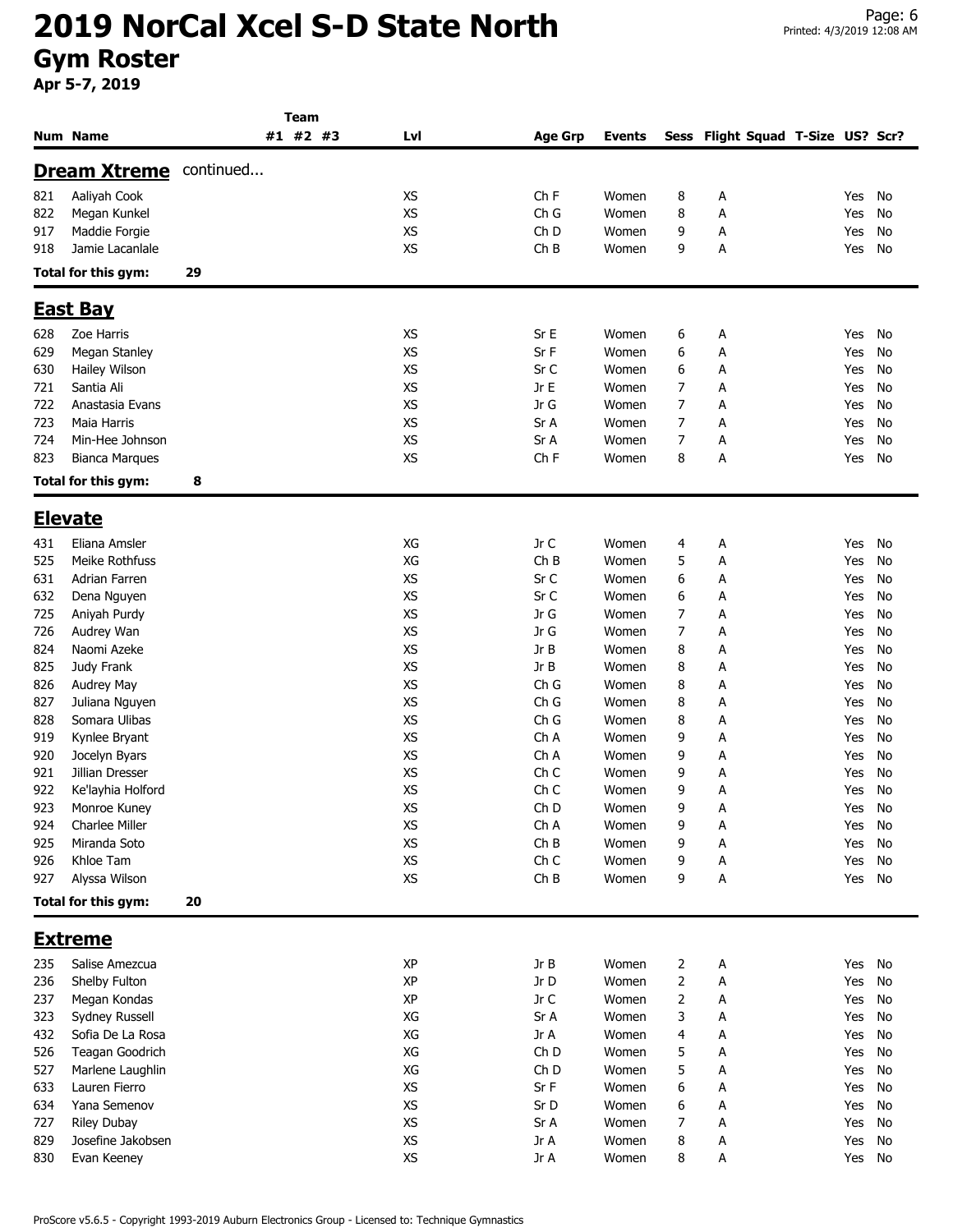|            |                                             | Team     |           |                 |                |                |                                   |            |          |
|------------|---------------------------------------------|----------|-----------|-----------------|----------------|----------------|-----------------------------------|------------|----------|
|            | Num Name                                    | #1 #2 #3 | Lvl       | <b>Age Grp</b>  | <b>Events</b>  |                | Sess Flight Squad T-Size US? Scr? |            |          |
|            | continued<br><u>Extreme</u>                 |          |           |                 |                |                |                                   |            |          |
| 928        | Aubrey Brandon                              |          | XS        | Ch <sub>D</sub> | Women          | 9              | А                                 | Yes        | No       |
| 929        | Augusta Jakobsen                            |          | XS        | Ch A            | Women          | 9              | Α                                 | Yes        | No       |
|            | Total for this gym:<br>14                   |          |           |                 |                |                |                                   |            |          |
|            | <u>Flip 2 It</u>                            |          |           |                 |                |                |                                   |            |          |
|            |                                             |          | <b>XS</b> | Sr E            |                |                |                                   |            |          |
| 635<br>636 | Alina Matviyenko<br>Brooklyn Topo           |          | <b>XS</b> | Sr B            | Women<br>Women | 6<br>6         | Α<br>Α                            | Yes<br>Yes | No<br>No |
| 728        | Julia Lukas                                 |          | <b>XS</b> | Jr D            | Women          | 7              | А                                 | Yes        | No       |
| 729        | <b>ReRe Scott</b>                           |          | <b>XS</b> | Jr F            | Women          | 7              | А                                 | Yes        | No       |
| 730        | Claire Sheidenberger                        |          | XS        | Jr D            | Women          | 7              | Α                                 | Yes        | No       |
| 831        | Kitty Koch                                  |          | <b>XS</b> | Ch G            | Women          | 8              | А                                 | Yes        | No       |
| 930        | <b>Braely Hannem</b>                        |          | XS        | Ch <sub>E</sub> | Women          | 9              | А                                 | Yes        | No       |
| 931        | <b>Elyse Smith</b>                          |          | <b>XS</b> | Ch D            | Women          | 9              | А                                 | Yes        | No       |
|            | Total for this gym:<br>8                    |          |           |                 |                |                |                                   |            |          |
|            | <b>Four Stars</b>                           |          |           |                 |                |                |                                   |            |          |
| 129        | Alexi Lindeman                              |          | ХP        | Sr A            | Women          | 1              | A                                 | Yes        | No       |
| 238        | Evelyn Velasquez                            |          | XP        | Jr E            | Women          | $\overline{2}$ | Α                                 | Yes        | No       |
| 324        | Alaisja Carver                              |          | XG        | Sr A            | Women          | 3              | А                                 | Yes        | No       |
| 325        | Peri Lindeman                               |          | XG        | Sr A            | Women          | 3              | Α                                 | Yes        | No       |
| 433        | Talia Carranza                              |          | XG        | Jr C            | Women          | 4              | А                                 | Yes        | No       |
| 528        | Rosselyn Arzeta                             |          | XG        | Ch <sub>C</sub> | Women          | 5              | Α                                 | Yes        | No       |
| 637        | Annaliesa Gonzalez                          |          | <b>XS</b> | Sr D            | Women          | 6              | А                                 | Yes        | No       |
| 638        | Reese Robbins                               |          | XS        | Sr C            | Women          | 6              | Α                                 | Yes        | No       |
| 639        | Ari Williams                                |          | <b>XS</b> | Sr E            | Women          | 6              | Α                                 | Yes        | No       |
| 731        | Jaden Evans                                 |          | XS        | Jr E            | Women          | 7              | Α                                 | Yes        | No       |
| 732        | Mandy Miller                                |          | <b>XS</b> | Jr D            | Women          | 7              | А                                 | Yes        | No       |
| 733        | Ally Pariseau                               |          | XS        | Sr A            | Women          | 7              | А                                 | Yes        | No       |
| 734        | Hannah Rottier<br>Total for this gym:<br>13 |          | <b>XS</b> | Jr D            | Women          | 7              | Α                                 | Yes        | No       |
|            |                                             |          |           |                 |                |                |                                   |            |          |
|            | <b>Gold Country</b>                         |          |           |                 |                |                |                                   |            |          |
| 326        | <b>Teran Baker</b>                          |          | XG        | Sr A            | Women          | 3              | A                                 | Yes        | No       |
| 327        | Alyssa Herbert                              |          | XG        | Sr C            | Women          | 3              | А                                 | Yes        | No       |
|            | Total for this gym:<br>2                    |          |           |                 |                |                |                                   |            |          |
|            | Golden Bear                                 |          |           |                 |                |                |                                   |            |          |
| 130        | Cecily Bell                                 |          | XP        | Sr B            | Women          | 1              | A                                 | Yes        | No       |
| 131        | Emma Calimag-Sisson                         |          | XP        | Sr C            | Women          | $\mathbf{1}$   | А                                 | Yes        | No       |
| 132        | Jenna Fan                                   |          | XP        | Sr B            | Women          | $\mathbf{1}$   | А                                 | Yes        | No       |
| 133        | Loren McErlane                              |          | XP        | Sr A            | Women          | $\mathbf{1}$   | Α                                 | Yes        | No       |
| 239        | Paloma Akiwenzie                            |          | XP        | Jr C            | Women          | $\overline{2}$ | Α                                 | Yes        | No       |
| 240        | Satya Corburn                               |          | XP        | Jr D            | Women          | $\overline{2}$ | А                                 | Yes        | No       |
| 241        | Daphne Siemons                              |          | XP        | Jr E            | Women          | 2              | А                                 | Yes        | No       |
| 328        | Leila Dubon                                 |          | XG        | Sr A            | Women          | 3              | А                                 | Yes        | No       |
| 329        | Ginger Gardner                              |          | XG        | Sr A            | Women          | 3              | А                                 | Yes        | No       |
| 330        | Cassie Hopkin                               |          | XG        | Sr E            | Women          | 3              | А                                 | Yes        | No       |
| 331        | Tia Laurent                                 |          | XG<br>XG  | Sr E<br>Sr E    | Women          | 3              | Α                                 | Yes        | No       |
| 332<br>333 | Ineza Lopes<br>Hanna Nguyen                 |          | XG        | Sr B            | Women<br>Women | 3<br>3         | А<br>Α                            | Yes<br>Yes | No<br>No |
| 334        | Elise Niwinski                              |          | XG        | Sr B            | Women          | 3              | А                                 | Yes        | No       |
| 434        | Juliet Anderson                             |          | XG        | Jr E            | Women          | 4              | А                                 | Yes        | No       |
|            |                                             |          |           |                 |                |                |                                   |            |          |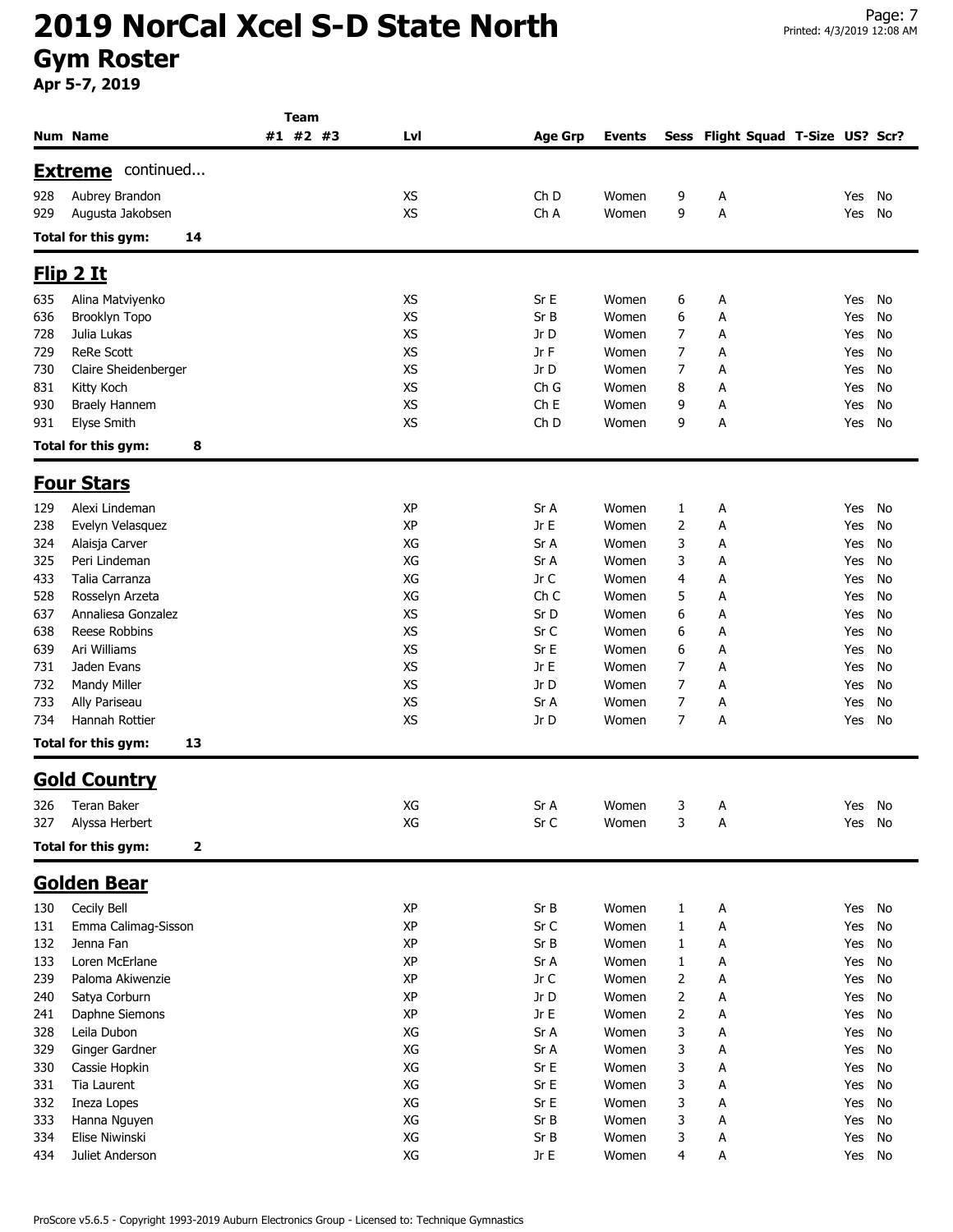|            |                               | <b>Team</b> |                        |                 |               |        |                                   |     |          |
|------------|-------------------------------|-------------|------------------------|-----------------|---------------|--------|-----------------------------------|-----|----------|
|            | <b>Num Name</b>               | #1 #2 #3    | Lvl                    | <b>Age Grp</b>  | <b>Events</b> |        | Sess Flight Squad T-Size US? Scr? |     |          |
|            | <b>Golden Bear</b> continued  |             |                        |                 |               |        |                                   |     |          |
| 435        | Alayna Dickerson              |             | XG                     | Jr A            | Women         | 4      | A                                 | Yes | No       |
| 436        | Haven Glover                  |             | XG                     | Jr A            | Women         | 4      | A                                 | Yes | No       |
| 437        | Isla Hager                    |             | XG                     | Jr D            | Women         | 4      | A                                 | Yes | No       |
| 438        | Jillian Samuel                |             | XG                     | Jr A            | Women         | 4      | A                                 | Yes | No       |
| 439        | Ahmyah Ware                   |             | XG                     | Jr C            | Women         | 4      | А                                 | Yes | No       |
| 440        | Stella Wellborn               |             | XG                     | Jr E            | Women         | 4      | A                                 | Yes | No       |
| 529        | <b>Heather Benoit</b>         |             | XG                     | Ch <sub>E</sub> | Women         | 5      | Α                                 | Yes | No       |
| 530        | Sylvie Foley-Maddox           |             | XG                     | Ch <sub>D</sub> | Women         | 5      | Α                                 | Yes | No       |
| 531        | Amber Jaffery                 |             | XG                     | Ch <sub>D</sub> | Women         | 5      | Α                                 | Yes | No       |
| 532        | Uma Kiyawat                   |             | XG                     | ChE             | Women         | 5      | А                                 | Yes | No       |
| 533        | Rhetta Lavinder-Hill          |             | XG                     | Ch <sub>E</sub> | Women         | 5      | А                                 | Yes | No       |
| 534        | Clara Lee                     |             | XG                     | ChB             | Women         | 5      | А                                 | Yes | No       |
| 535        | Riya Moorthy                  |             | XG                     | Ch E            | Women         | 5      | Α                                 | Yes | No       |
| 536        | <b>Tallulah Owsley</b>        |             | XG                     | Ch <sub>C</sub> | Women         | 5      | Α                                 | Yes | No       |
| 537        | Clea Villaluz                 |             | XG                     | Ch <sub>E</sub> | Women         | 5      | Α                                 | Yes | No       |
| 538        | Tasya Xiao                    |             | XG                     | ChB             | Women         | 5      | Α                                 | Yes | No       |
| 735        | Jordan Kim                    |             | XS                     | Jr F            | Women         | 7      | Α                                 | Yes | No       |
| 736        | Haley Matthes-Davis           |             | <b>XS</b>              | Jr E            | Women         | 7      | А                                 | Yes | No       |
| 737        | <b>Riley Veenstra</b>         |             | <b>XS</b>              | Jr F            | Women         | 7      | А                                 | Yes | No       |
| 832        | Maeve Conboy                  |             | <b>XS</b>              | Jr C            | Women         | 8      | A                                 | Yes | No       |
|            |                               |             | XS                     | Jr C            | Women         |        |                                   |     |          |
| 833<br>834 | Kathryn Daly<br>Zazie Duchene |             | <b>XS</b>              | Ch G            |               | 8<br>8 | А                                 | Yes | No<br>No |
|            |                               |             | <b>XS</b>              | Jr B            | Women         | 8      | А                                 | Yes |          |
| 835<br>836 | Anna Kucheyev                 |             | <b>XS</b>              | Jr B            | Women         |        | А                                 | Yes | No       |
|            | Abby Jo Lynn                  |             |                        |                 | Women         | 8      | Α                                 | Yes | No       |
| 837        | <b>Grace Merell</b>           |             | <b>XS</b><br><b>XS</b> | Jr B            | Women         | 8      | Α                                 | Yes | No       |
| 838        | Margo Weber                   |             |                        | Jr B            | Women         | 8      | Α                                 | Yes | No       |
| 839        | Clara Zander                  |             | <b>XS</b>              | Jr C            | Women         | 8      | Α                                 | Yes | No       |
| 932        | Julianna Calahong-Zamora      |             | <b>XS</b>              | Ch <sub>C</sub> | Women         | 9      | А                                 | Yes | No       |
| 933        | Chloe Farrell                 |             | <b>XS</b>              | ChB             | Women         | 9      | A                                 | Yes | No       |
| 934        | Noa Forney                    |             | XS                     | Ch <sub>D</sub> | Women         | 9      | Α                                 | Yes | No       |
| 935        | Aileen Gomez                  |             | <b>XS</b>              | ChB             | Women         | 9      | A                                 | Yes | No       |
| 936        | Dajha McNeally                |             | XS                     | Ch A            | Women         | 9      | A                                 | Yes | No       |
| 937        | Harper Noonan                 |             | <b>XS</b>              | Ch <sub>C</sub> | Women         | 9      | Α                                 | Yes | No       |
|            | Total for this gym:<br>48     |             |                        |                 |               |        |                                   |     |          |
|            | <b>Gymnastics Zone</b>        |             |                        |                 |               |        |                                   |     |          |
| 30         | Audrey Jonas                  |             | XD                     | Jr              | Women         | 1      | A                                 | Yes | No       |
| 31         | Mia Moy                       |             | <b>XD</b>              | Sr              | Women         | 1      | A                                 | Yes | No       |
| 32         | Jordan Whitehead              |             | <b>XD</b>              | Sr              | Women         | 1      | A                                 | Yes | No       |
| 242        | Chloe Barrett                 |             | XP                     | Jr C            | Women         | 2      | А                                 | Yes | No       |
| 336        | Gracie Bordessa               |             | XG                     | Sr C            | Women         | 3      | Α                                 | Yes | No       |
| 337        | Natalie Wetzel                |             | XG                     | Sr D            | Women         | 3      | A                                 | Yes | No       |
| 442        | Isabelle Grace                |             | XG                     | Jr A            | Women         | 4      | A                                 | Yes | No       |
| 443        | Camila Macajola               |             | XG                     | Jr A            | Women         | 4      | A                                 | Yes | No       |
| 444        | Messina Seymour               |             | XG                     | Jr B            | Women         | 4      | A                                 | Yes | No       |
| 445        | Sophia Woodhams               |             | XG                     | Jr B            | Women         | 4      | A                                 | Yes | No       |
| 539        | Sofia Cotant                  |             | XG                     | Ch C            | Women         | 5      | A                                 | Yes | No       |
| 540        | Ella Gomez                    |             | XG                     | Ch C            | Women         | 5      | A                                 | Yes | No       |
| 541        | Jamie Krueger                 |             | XG                     | Ch C            | Women         | 5      | А                                 | Yes | No       |
| 542        | Lavender Muscatine            |             | XG                     | ChB             | Women         | 5      | Α                                 | Yes | No       |
| 543        | Emma Townsend                 |             | XG                     | Ch C            | Women         | 5      | A                                 | Yes | No       |
| 640        | Karla Dominguez               |             | XS                     | Sr F            | Women         | 6      | A                                 | Yes | No       |
| 641        | Melissa Pena                  |             | XS                     | Sr E            | Women         | 6      | A                                 | Yes | No       |
| 738        | Aaliyah Barrientos            |             | XS                     | Jr $G$          | Women         | 7      | Α                                 | Yes | No       |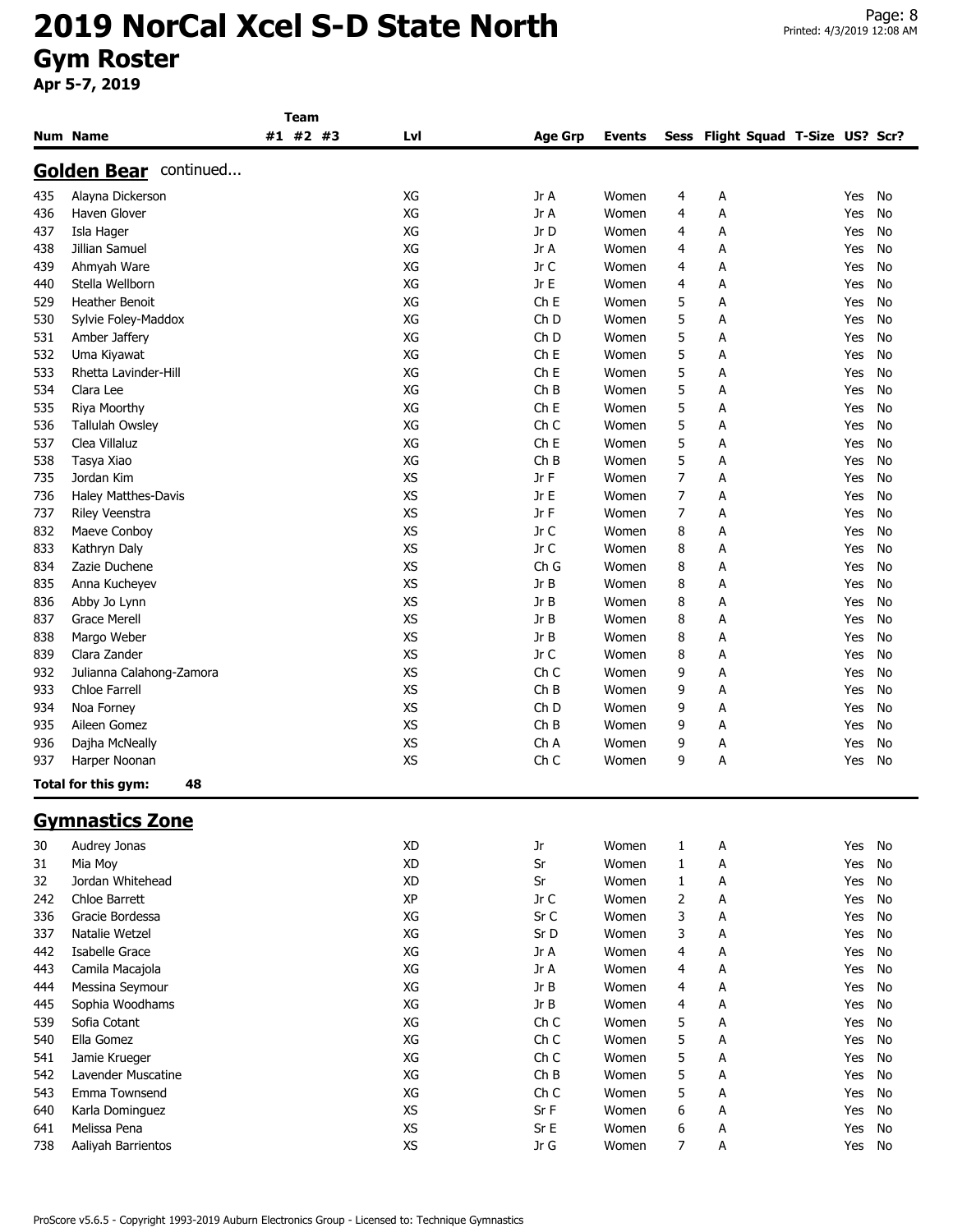|            |                                      | Team     |           |                 |                |                |                                   |            |          |
|------------|--------------------------------------|----------|-----------|-----------------|----------------|----------------|-----------------------------------|------------|----------|
|            | Num Name                             | #1 #2 #3 | Lvl       | Age Grp         | <b>Events</b>  |                | Sess Flight Squad T-Size US? Scr? |            |          |
|            | <b>Gymnastics Zone continued</b>     |          |           |                 |                |                |                                   |            |          |
| 739        | Joselyne Cervantes                   |          | <b>XS</b> | Jr D            | Women          | 7              | Α                                 | Yes        | No       |
| 740        | Evelyn Contreras                     |          | <b>XS</b> | Jr E            | Women          | 7              | Α                                 | Yes        | No       |
| 741        | Mona Diaz                            |          | <b>XS</b> | Jr D            | Women          | 7              | А                                 | Yes        | No       |
| 742        | Maggie Moy                           |          | <b>XS</b> | Jr E            | Women          | 7              | А                                 | Yes        | No       |
| 743        | Katie Spiegel                        |          | <b>XS</b> | Jr D            | Women          | 7              | А                                 | Yes        | No       |
| 840        | Zahra Leake                          |          | <b>XS</b> | Jr A            | Women          | 8              | А                                 | Yes        | No       |
| 841        | Kelsie VanGorder                     |          | XS        | Jr C            | Women          | 8              | Α                                 | Yes        | No       |
|            |                                      |          | XS        |                 |                | 9              | Α                                 |            | No       |
| 938        | Sophie Graham                        |          |           | Ch D            | Women          |                |                                   | Yes        |          |
|            | Total for this gym:                  | 26       |           |                 |                |                |                                   |            |          |
|            | <b>GymStars Modesto</b>              |          |           |                 |                |                |                                   |            |          |
| 335        | Jocelyn Vazquez                      |          | XG        | Sr C            | Women          | 3              | A                                 | Yes        | No       |
| 441        | Carli Rocha                          |          | XG        | Jr E            | Women          | $\overline{4}$ | Α                                 | Yes        | No       |
|            | Total for this gym:                  | 2        |           |                 |                |                |                                   |            |          |
|            | <b>Head Over Heels</b>               |          |           |                 |                |                |                                   |            |          |
| 134        | Anika Brown                          |          | XP        | Sr C            | Women          | 1              | А                                 | Yes        | No       |
| 135        | Marina Pedemonte                     |          | XP        | Sr A            | Women          | $\mathbf{1}$   | Α                                 | Yes        | No       |
| 243        | <b>Talia Antell-Proulx</b>           |          | ΧP        | Jr C            | Women          | 2              | Α                                 | Yes        | No       |
| 244        | Elizabeth Goodwin                    |          | XP        | Jr C            | Women          | 2              | Α                                 | Yes        | No       |
| 245        | Sophia Lee                           |          | XP        | Jr D            | Women          | $\overline{2}$ | Α                                 | Yes        | No       |
| 246        | Abby McLachlan                       |          | XP        | Jr E            | Women          | 2              | А                                 | Yes        | No       |
| 338        | Kiara Fillingim                      |          | XG        | Sr D            | Women          | 3              | Α                                 | Yes        | No       |
| 339        | Francesca Gossett                    |          | XG        | Sr D            | Women          | 3              | А                                 | Yes        | No       |
| 340        | Gabriella Maniatis                   |          | XG        | Sr C            | Women          | 3              | А                                 | Yes        | No       |
| 341        | Alyla Meir                           |          | XG        | Sr C            | Women          | 3              | А                                 | Yes        | No       |
| 342        | Kaelyn Pena                          |          | XG        | Sr A            | Women          | 3              | Α                                 | Yes        | No       |
| 446        | Kiki Burlingham                      |          | XG        | Jr D            | Women          | 4              | А                                 | Yes        | No       |
| 447        | <b>Margit Carter</b>                 |          | XG        | Jr D            | Women          | 4              | Α                                 | Yes        | No       |
| 448        | Stella Hattendorf                    |          | XG        | Jr D            | Women          | 4              | Α                                 | Yes        | No       |
| 544        | Ma'ayan Praiss                       |          | XG        | Ch <sub>C</sub> | Women          | 5              | Α                                 | Yes        | No       |
| 545        | Jaiden Reed                          |          | XG        | Ch <sub>C</sub> | Women          | 5              | Α                                 | Yes        | No       |
| 546        | Annalisa Tate                        |          | XG        | Ch <sub>C</sub> | Women          | 5              | Α                                 | Yes        | No       |
| 547        | Angelina Wu                          |          | XG        | Ch <sub>E</sub> | Women          | 5              | А                                 | Yes        | No       |
| 642        | Maya Knott                           |          | XS        | Sr B            | Women          | 6              | Α                                 | Yes        | No       |
| 744        | Neomie Allouche                      |          | <b>XS</b> | Jr F            | Women          | 7              | А                                 | Yes        | No       |
| 745        | Kaia Place                           |          | XS        | Sr A            | Women          | 7              | А                                 | Yes        | No       |
| 842        | Isabel Kim                           |          | XS        | Ch G            | Women          | 8              | А                                 | Yes        | No       |
| 939        | Isabel Brown                         |          | XS        | Ch E            | Women          | 9              | А                                 | Yes        | No       |
| 940        | Sophie Essner                        |          | XS        | Ch A            | Women          | 9              | А                                 | Yes        | No       |
|            | Total for this gym:                  | 24       |           |                 |                |                |                                   |            |          |
|            | <b>International</b>                 |          |           |                 |                |                |                                   |            |          |
| 548        | Raegan Dineen                        |          | XG        | ChE             | Women          |                |                                   | Yes        | No       |
| 549        | Julia Tedesco                        |          | XG        | Ch A            | Women          | 5<br>5         | А                                 | Yes        | No       |
|            |                                      |          |           |                 |                |                | А                                 |            |          |
| 643        | Tessa James-Solano                   |          | XS        | Sr B            | Women          | 6              | А                                 | Yes        | No       |
| 746        | <b>Hailey Douglas</b>                |          | XS        | Jr F            | Women          | 7              | А                                 | Yes        | No       |
| 747        | Lola Jauregui                        |          | XS        | Jr G            | Women          | 7              | А                                 | Yes        | No       |
| 843        | Sophia Brennan                       |          | XS        | Jr B            | Women          | 8              | А                                 | Yes        | No       |
| 844        | Claudia Hernandez                    |          | XS        | Ch G            | Women          | 8              | А                                 | Yes        | No       |
| 941<br>942 | Mikaela Kingbird<br>Kristina Kristof |          | XS<br>XS  | Ch A<br>Ch E    | Women<br>Women | 9<br>9         | А<br>А                            | Yes<br>Yes | No<br>No |
|            | Total for this gym:                  | 9        |           |                 |                |                |                                   |            |          |
|            |                                      |          |           |                 |                |                |                                   |            |          |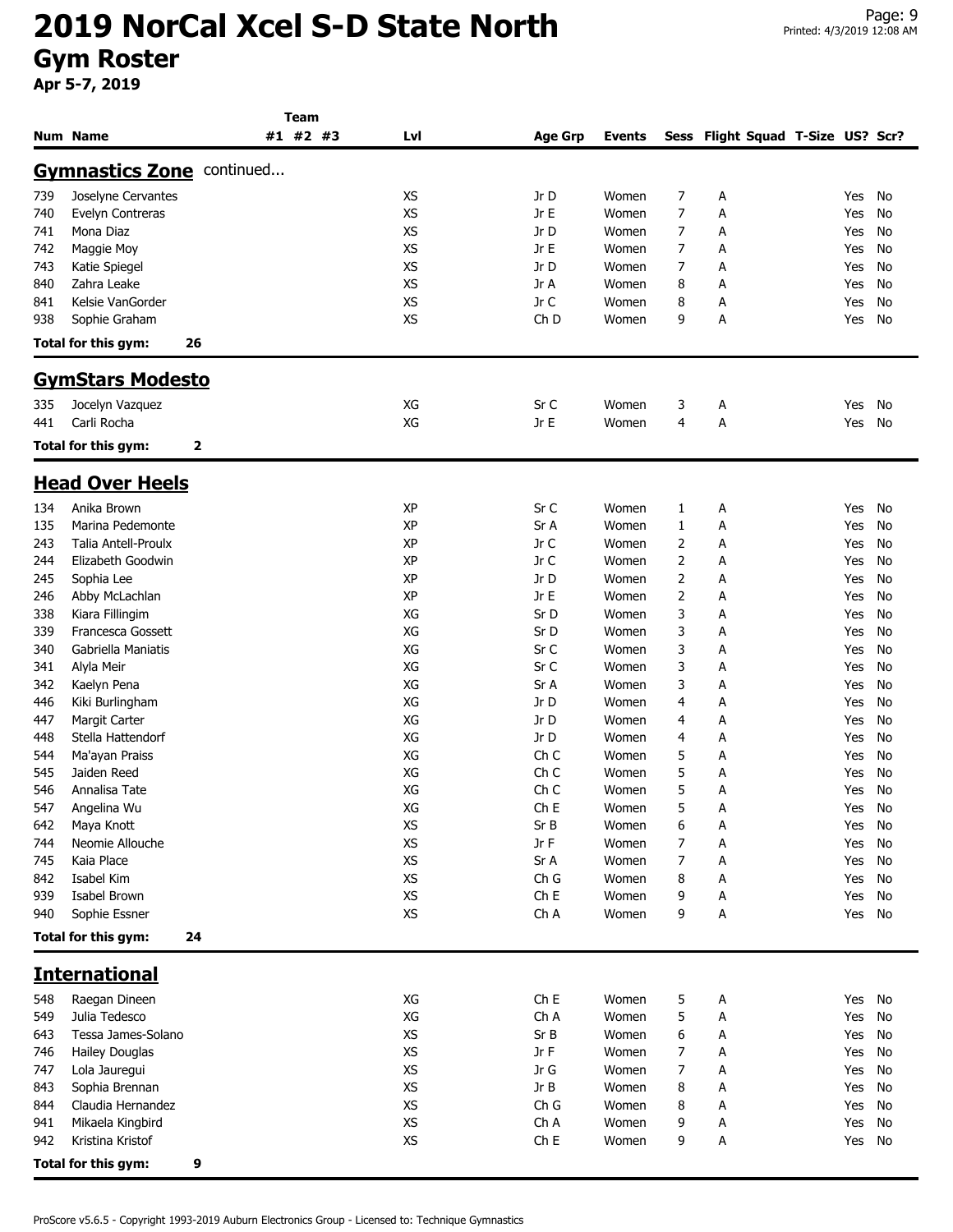|                |                            | Team     |           |                 |                  |                |                                   |                |                |
|----------------|----------------------------|----------|-----------|-----------------|------------------|----------------|-----------------------------------|----------------|----------------|
|                | <b>Num Name</b>            | #1 #2 #3 | Lvl       | <b>Age Grp</b>  | <b>Events</b>    |                | Sess Flight Squad T-Size US? Scr? |                |                |
|                | <u>Liberty</u>             |          |           |                 |                  |                |                                   |                |                |
| 748            | Chantal Moran              |          | <b>XS</b> | Jr G            | Women            | 7              | А                                 | Yes            | No             |
| 749            | Madeline Ruhl              |          | XS        | Jr E            | Women            | 7              | Α                                 |                | No             |
|                |                            |          | <b>XS</b> | Ch <sub>E</sub> |                  |                |                                   | Yes            |                |
| 943            | Emma Canga                 |          |           |                 | Women            | 9              | А                                 | Yes            | No             |
| 944            | Maggie Liu                 |          | <b>XS</b> | Ch <sub>D</sub> | Women            | 9              | А                                 | Yes            | No             |
| 945            | Isabella Reyes             |          | XS        | Ch <sub>D</sub> | Women            | 9              | Α                                 | Yes            | No             |
|                | Total for this gym:<br>5   |          |           |                 |                  |                |                                   |                |                |
|                | <b>Marin Elite</b>         |          |           |                 |                  |                |                                   |                |                |
| 343            | Camille Davis              |          | XG        | Sr E            | Women            | 3              | А                                 | Yes            | No             |
| 449            | Elaina Ananicz             |          | XG        | Jr D            | Women            | 4              | А                                 | Yes            | No             |
| 450            | Bella Brigham              |          | XG        | Jr C            | Women            | 4              | А                                 | Yes            | No             |
| 644            | Tara DeLacy                |          | XS        | Sr E            | Women            | 6              | А                                 | Yes            | No             |
| 645            | <del>Violet Hadfield</del> |          | XS        | <del>Sr B</del> | <del>Women</del> |                | А                                 | <del>Yes</del> | <del>Yes</del> |
| <del>646</del> | Ava Warga                  |          | XS        | <del>Sr D</del> | Women            |                | А                                 | ۴es            | ¥es            |
| 647            | Carter West                |          | XS        | Sr C            | Women            | 6              | А                                 | Yes            | No             |
| 750            | Lanie Caito                |          | <b>XS</b> | Jr E            | Women            | 7              | Α                                 | Yes            | No             |
| 751            | Sadie Kawaja               |          | XS        | Jr G            | Women            | 7              | Α                                 | Yes            | No             |
| 845            | Evelyn Harper              |          | XS        | Jr B            | Women            | 8              | A                                 | Yes            | No             |
| 846            |                            |          | XS        | Ch G            | Women            | 8              | Α                                 | Yes            | No             |
|                | Ali Jampol<br>Edie Levin   |          | <b>XS</b> | Jr B            | Women            |                |                                   |                |                |
| 847            |                            |          | XS        | Jr A            |                  | 8              | А                                 | Yes            | No             |
| 848            | Cathrine Warga             |          |           |                 | Women            | 8              | А                                 | Yes            | No             |
| 946            | Chelsea Sugarman           |          | <b>XS</b> | Ch <sub>D</sub> | Women            | 9              | А                                 | Yes            | No             |
|                | Total for this gym:<br>14  |          |           |                 |                  |                |                                   |                |                |
| <b>Miyagi</b>  |                            |          |           |                 |                  |                |                                   |                |                |
| 136            | Samantha Gobert            |          | XP        | Sr B            | Women            | 1              | А                                 | Yes            | No             |
| 137            | McKenzie Liddell           |          | ΧP        | Sr A            | Women            | 1              | А                                 | Yes            | No             |
| 138            | Nelia Rose                 |          | <b>XP</b> | Sr D            | Women            | 1              | А                                 | Yes            | No             |
| 247            | Elena Burke                |          | XP        | Jr A            | Women            | 2              | А                                 | Yes            | No             |
| 248            | Shiloh Lenney              |          | XP        | Jr B            | Women            | $\overline{2}$ | Α                                 | Yes            | No             |
| 344            | Jenna Watson               |          | XG        | Sr E            | Women            | 3              | А                                 | Yes            | No             |
| 550            | Audrey Fahner              |          | XG        | Ch A            | Women            | 5              | Α                                 | Yes            | No             |
| 551            | Evangeline Varenkamp       |          | XG        | Ch <sub>D</sub> | Women            | 5              | Α                                 | Yes            | No             |
| 648            | Annelise Lackey            |          | XS        | Sr B            | Women            | 6              | А                                 | Yes No         |                |
| 752            | Mikala Rose                |          | XS        | Sr A            | Women            | 7              | А                                 | Yes            | No             |
| 849            | Sophia Rivas               |          | XS        | Jr C            | Women            | 8              | А                                 | Yes            | No             |
| 947            | Aly Demere                 |          | <b>XS</b> | ChE             | Women            | 9              | Α                                 | Yes            | No             |
|                | Total for this gym:<br>12  |          |           |                 |                  |                |                                   |                |                |
|                |                            |          |           |                 |                  |                |                                   |                |                |
|                | <b>North Bay</b>           |          |           |                 |                  |                |                                   |                |                |
| 139            | Jacey Coleman              |          | ΧP        | Sr D            | Women            | $\mathbf{1}$   | A                                 | Yes            | No             |
| 249            | Alina Cote                 |          | XP        | Jr C            | Women            | 2              | А                                 | Yes            | No             |
| 250            | Jillian D'Ambrosi          |          | XP        | Jr D            | Women            | 2              | А                                 | Yes            | No             |
| 251            | Andrea Fernandez           |          | ΧP        | Jr A            | Women            | 2              | А                                 | Yes            | No             |
| 252            | Alyssa Hall                |          | XP        | Jr A            | Women            | 2              | А                                 | Yes            | No             |
| 345            | Harmony Davis              |          | XG        | Sr A            | Women            | 3              | А                                 | Yes            | No             |
| 346            | Sarah McMahon              |          | XG        | Sr A            | Women            | 3              | Α                                 | Yes            | No             |
| 451            | Kendall Demer              |          | XG        | Jr C            | Women            | 4              | Α                                 | Yes            | No             |
| 452            | Zoë Núñez-Brandão          |          | XG        | Jr A            | Women            | 4              | Α                                 | Yes            | No             |
| 453            | Sophia Rojas               |          | XG        | Jr D            | Women            | 4              | A                                 | Yes            | No             |
| 454            | Xiana Winn                 |          | XG        | Jr A            | Women            | 4              | А                                 | Yes            | No             |
| 552            | Izzy Hernandez             |          | XG        | Ch C            | Women            | 5              | А                                 | Yes            | No             |
| 649            | Sophie Golsan              |          | XS        | Sr D            | Women            | 6              | А                                 | Yes No         |                |
|                |                            |          |           |                 |                  |                |                                   |                |                |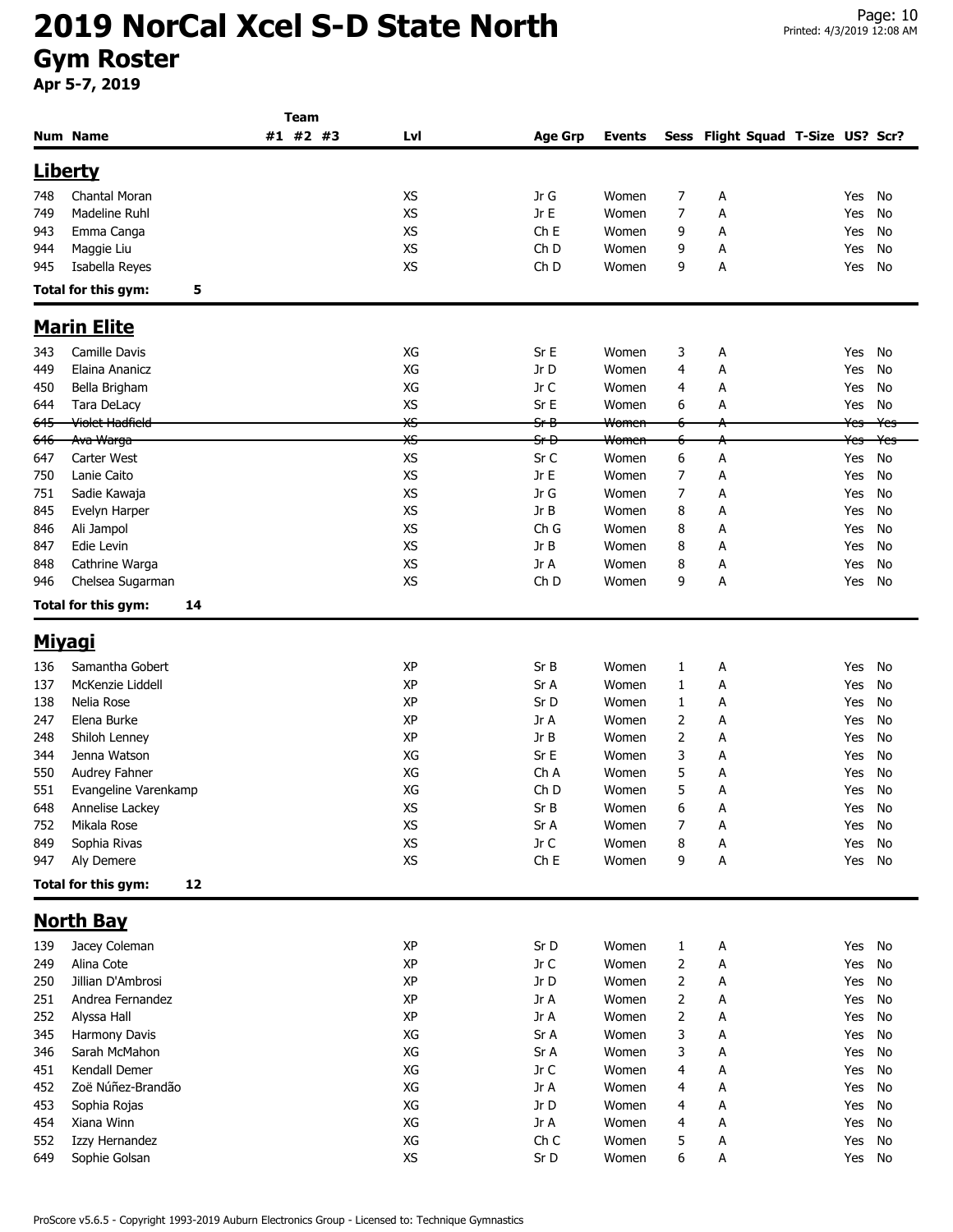|     |                            | Team     |           |                 |               |   |                                   |     |    |
|-----|----------------------------|----------|-----------|-----------------|---------------|---|-----------------------------------|-----|----|
|     | <b>Num Name</b>            | #1 #2 #3 | Lvl       | <b>Age Grp</b>  | <b>Events</b> |   | Sess Flight Squad T-Size US? Scr? |     |    |
|     | <b>North Bay</b> continued |          |           |                 |               |   |                                   |     |    |
| 650 | Lilja Nicholson            |          | <b>XS</b> | Sr B            | Women         | 6 | А                                 | Yes | No |
| 850 | Keahi Jones                |          | <b>XS</b> | Ch <sub>F</sub> | Women         | 8 | Α                                 | Yes | No |
| 851 | Toni Schaffer              |          | <b>XS</b> | Ch <sub>F</sub> | Women         | 8 | А                                 | Yes | No |
| 948 | Paola Fernandez            |          | <b>XS</b> | Ch <sub>D</sub> |               | 9 |                                   |     |    |
|     | Yulia Nedialkova           |          | XS        | Ch C            | Women         | 9 | Α                                 | Yes | No |
| 949 |                            |          |           |                 | Women         |   | А                                 | Yes | No |
| 950 | Jayde Roman                |          | <b>XS</b> | ChB             | Women         | 9 | А                                 | Yes | No |
|     | Total for this gym:<br>19  |          |           |                 |               |   |                                   |     |    |
|     | <b>Oroville</b>            |          |           |                 |               |   |                                   |     |    |
| 753 | Isabella Bax               |          | XS        | Jr F            | Women         | 7 | A                                 | Yes | No |
| 754 | Kyla Sanders               |          | <b>XS</b> | Jr E            | Women         | 7 | А                                 | Yes | No |
| 755 | Madison Vaughan            |          | XS        | Sr A            | Women         | 7 | A                                 | Yes | No |
|     | Total for this gym:<br>3   |          |           |                 |               |   |                                   |     |    |
|     | <u> Pacific Edge</u>       |          |           |                 |               |   |                                   |     |    |
|     |                            |          |           |                 |               |   |                                   |     |    |
| 140 | Sage Cances                |          | XP        | Sr D            | Women         | 1 | A                                 | Yes | No |
| 256 | Ariana de Vera             |          | XP        | Jr E            | Women         | 2 | А                                 | Yes | No |
| 253 | Lauren Kirby               |          | XP        | Jr A            | Women         | 2 | А                                 | Yes | No |
| 254 | Kamila Menjivar            |          | XP        | Jr D            | Women         | 2 | A                                 | Yes | No |
| 255 | Brooke Morgan              |          | XP        | Jr E            | Women         | 2 | А                                 | Yes | No |
| 347 | Lilianna Dominguez         |          | XG        | Sr C            | Women         | 3 | A                                 | Yes | No |
| 348 | Kailah Salazar             |          | XG        | Sr E            | Women         | 3 | А                                 | Yes | No |
| 455 | Jessica Apaka              |          | XG        | Jr E            | Women         | 4 | А                                 | Yes | No |
| 456 | Solvey Regen               |          | XG        | Jr B            | Women         | 4 | A                                 | Yes | No |
| 553 | Soraya Martinez            |          | XG        | Ch <sub>C</sub> | Women         | 5 | А                                 | Yes | No |
| 651 | Isabella Dominguez         |          | <b>XS</b> | Sr F            | Women         | 6 | A                                 | Yes | No |
| 652 | Lily Theis                 |          | XS        | Sr D            | Women         | 6 | А                                 | Yes | No |
| 852 | Milena Bongato             |          | <b>XS</b> | Ch <sub>F</sub> | Women         | 8 | А                                 | Yes | No |
| 853 | Lauren Dimaisip            |          | XS        | Jr A            | Women         | 8 | A                                 | Yes | No |
| 854 | <b>Bella McNelis</b>       |          | <b>XS</b> | Jr A            | Women         | 8 | А                                 | Yes | No |
|     | Total for this gym:<br>15  |          |           |                 |               |   |                                   |     |    |
|     |                            |          |           |                 |               |   |                                   |     |    |
|     | <b>Redwood Empire</b>      |          |           |                 |               |   |                                   |     |    |
| 141 | Carissa Stoudt             |          | XP        | Sr A            | Women         | 1 | A                                 | Yes | No |
| 257 | Luna Dator                 |          | XP        | Jr A            | Women         | 2 | A                                 | Yes | No |
| 258 | Galilee Vestnys            |          | XP        | Jr A            | Women         | 2 | Α                                 | Yes | No |
| 349 | Bella Reuser               |          | XG        | Sr A            | Women         | 3 | A                                 | Yes | No |
| 350 | <b>Riley Smethers</b>      |          | XG        | Sr E            | Women         | 3 | A                                 | Yes | No |
| 351 | Lina Thuresson             |          | XG        | Sr D            | Women         | 3 | A                                 | Yes | No |
| 457 | Nicole Gabbert             |          | XG        | Jr C            | Women         | 4 | A                                 | Yes | No |
| 458 | <b>Taylor Smethers</b>     |          | XG        | Jr A            | Women         | 4 | A                                 | Yes | No |
| 459 | Samantha Sullivan          |          | XG        | Jr C            | Women         | 4 | A                                 | Yes | No |
| 554 | Avery Clay                 |          | XG        | Ch A            | Women         | 5 | A                                 | Yes | No |
| 653 | Jordan Beardslee           |          | XS        | Sr C            | Women         | 6 | A                                 | Yes | No |
| 654 | Leila Harding              |          | XS        | Sr B            | Women         | 6 | A                                 | Yes | No |
| 756 | <b>Addison Fields</b>      |          | XS        | Jr E            | Women         | 7 | A                                 | Yes | No |
| 757 | Jaden Smith                |          | XS        | Jr G            | Women         | 7 | A                                 | Yes | No |
| 855 | Kaiya Agin                 |          | XS        | Ch G            | Women         | 8 | Α                                 | Yes | No |
| 951 | Valery Cruz                |          | XS        | Ch E            | Women         | 9 | Α                                 | Yes | No |
|     | Total for this gym:<br>16  |          |           |                 |               |   |                                   |     |    |
|     |                            |          |           |                 |               |   |                                   |     |    |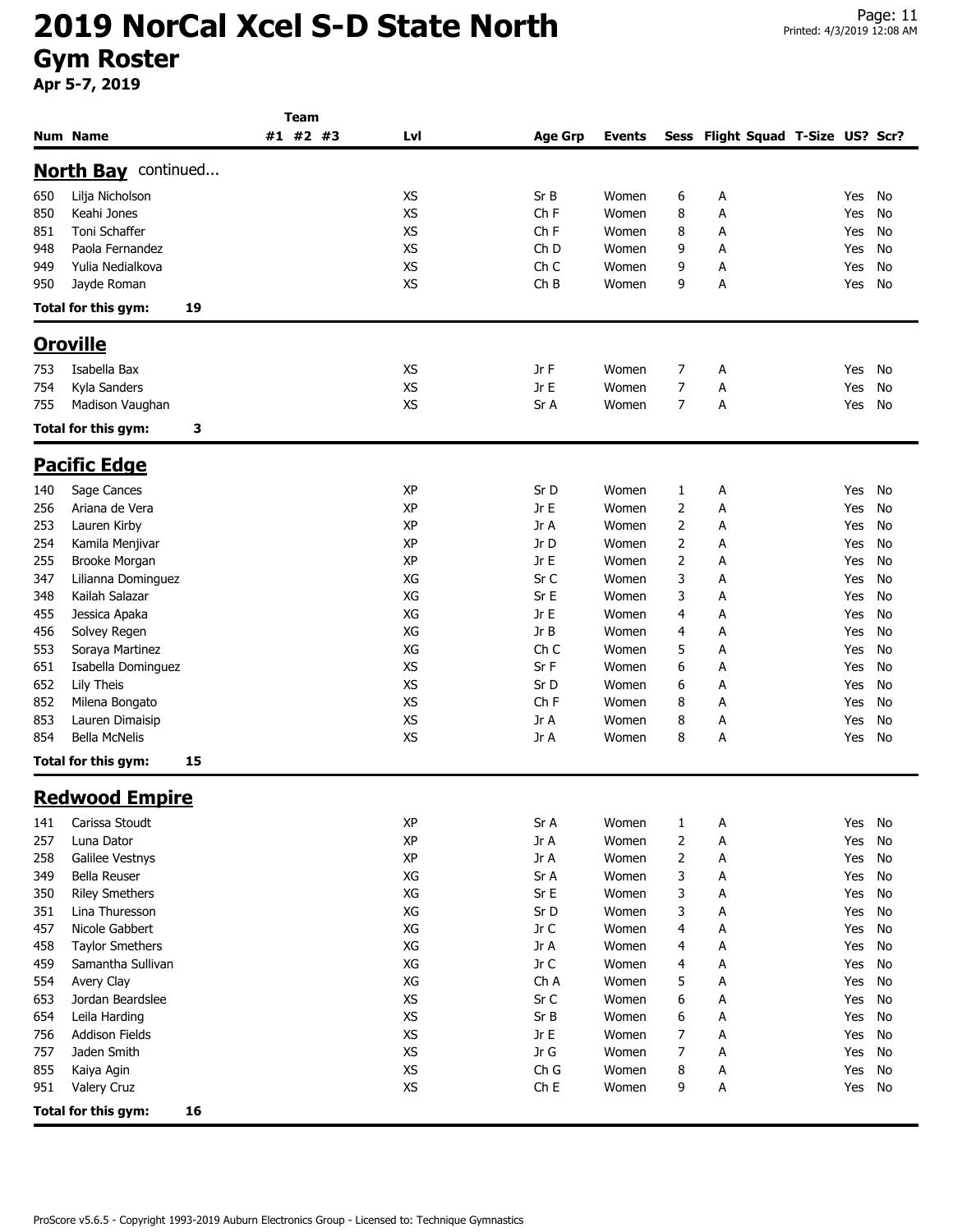|                |                            | <b>Team</b> |           |                 |                                   |                |                                   |                                           |                |
|----------------|----------------------------|-------------|-----------|-----------------|-----------------------------------|----------------|-----------------------------------|-------------------------------------------|----------------|
|                | <b>Num Name</b>            | #1 #2 #3    | Lvl       | <b>Age Grp</b>  | <b>Events</b>                     |                | Sess Flight Squad T-Size US? Scr? |                                           |                |
|                | <b>Rock Solid</b>          |             |           |                 |                                   |                |                                   |                                           |                |
| 142            | Talia DeBey                |             | XP        | Sr D            | Women                             | 1              | Α                                 | Yes                                       | No             |
| 655            | Jasmine Bozarth-Blasingame |             | <b>XS</b> | Sr E            | Women                             | 6              | Α                                 | Yes                                       | No             |
| 656            | Lily Rogers                |             | <b>XS</b> | Sr C            | Women                             | 6              | Α                                 | Yes                                       | No             |
|                | Total for this gym:<br>3   |             |           |                 |                                   |                |                                   |                                           |                |
|                | <b>Rodina</b>              |             |           |                 |                                   |                |                                   |                                           |                |
|                |                            |             |           |                 |                                   |                |                                   |                                           |                |
| 352            | Marisa Guzman              |             | XG        | Sr E            | Women                             | 3              | Α                                 | Yes                                       | No             |
| 460            | Yuliya Arkova              |             | XG        | Jr D            | Women                             | 4              | Α                                 | Yes                                       | No             |
| 461            | Kaia Hitzeman              |             | XG        | Jr B            | Women                             | 4              | А                                 | Yes                                       | No             |
| 462            | Dakota Patterson           |             | XG        | Jr D            | Women                             | 4              | Α                                 | Yes                                       | No             |
| 758            | Tyra-Krystal Barnes        |             | XS        | Jr E            | Women                             | 7              | Α                                 | Yes                                       | No             |
| 759            | Karen Garibay              |             | <b>XS</b> | Jr E            | Women                             | 7              | А                                 | Yes                                       | No             |
| 760            | Jolie Looney               |             | <b>XS</b> | Jr G            | Women                             | 7              | Α                                 | Yes                                       | No             |
| 761            | Mikayla Moore              |             | <b>XS</b> | Jr F            | Women                             | 7              | Α                                 | Yes                                       | No             |
|                | Total for this gym:<br>8   |             |           |                 |                                   |                |                                   |                                           |                |
|                | <b>Rohnert Park</b>        |             |           |                 |                                   |                |                                   |                                           |                |
| 33             | Kyra Fetter                |             | XD        | Sr              | Women                             | 1              | А                                 | Yes                                       | No             |
| 34             | Katie Simpson              |             | <b>XD</b> | Sr              | Women                             | 1              | Α                                 | Yes                                       | No             |
| 259            | Mikayla Dodd               |             | XP        | Jr B            | Women                             | 2              | А                                 | Yes                                       | No             |
| 260            | Isabella Ghirardelli       |             | XP        | Jr B            | Women                             | 2              | А                                 | Yes                                       | No             |
| 261            | <b>Ellie Moeller</b>       |             | XP        | Jr C            | Women                             | 2              | А                                 | Yes                                       | No             |
| <del>262</del> | <b>Marie Rosettie</b>      |             | ₩         | <del>Jr E</del> | <del>Women</del>                  | $\overline{z}$ |                                   | <del>Yes</del>                            | Yes            |
| <del>263</del> | Haven Serpa                |             | ӾҎ        | <del>Jr B</del> | Women                             | $\overline{z}$ |                                   | <del>Yes</del>                            | ¥es            |
| 353            | Kylie Dile                 |             | XG        | Sr C            | Women                             | 3              | Α                                 | Yes                                       | No             |
| 354            | <b>Riley McIntosh</b>      |             | XG        | Sr A            | Women                             | 3              | Α                                 | Yes                                       | No             |
| 355            | <del>Laini Pradels</del>   |             | ЖG        | $Sf$ $B$        | <del>Women</del>                  | 3              |                                   | Yes                                       | <del>Yes</del> |
| 356            | Hannah Westerhold          |             | XG        | Sr B            | Women                             | 3              | А                                 | Yes                                       | No             |
| 463            | Janelle Herfurth           |             | XG        | Jr C            | Women                             | 4              | Α                                 | Yes                                       | No             |
| 464            | Alyssa Thalhamer           |             | XG        | Jr B            | Women                             | 4              | Α                                 | Yes                                       | No             |
| 465            | Rebecca Trebe              |             | XG        | Jr E            | Women                             | 4              | А                                 | Yes                                       | No             |
| 555            | <b>Addison Clark</b>       |             | XG        | ChB             | Women                             | 5              | Α                                 | Yes                                       | No             |
| 556            | Evalina Pratt              |             | XG        | ChB             | Women                             | 5              | Α                                 | Yes                                       | No             |
| $657-$         | Teagan Merrida Grant       |             | vc<br>∼   | SrE             | $M_{\rm ann}$<br><del>women</del> | c              |                                   | $V_{\alpha\alpha}$ $V_{\alpha\beta}$<br>ᡄ |                |
| 762            | Amelie Deschamps           |             | XS        | Jr G            | Women                             | 7              | А                                 | Yes                                       | No             |
| 763            | Joie Kozubal               |             | XS        | Sr A            | Women                             | 7              | А                                 | Yes                                       | No             |
| 856            | Allison Adamski            |             | XS        | Jr A            | Women                             | 8              | А                                 | Yes                                       | No             |
| 857            | Lila Arends                |             | XS        | Ch G            | Women                             | 8              | Α                                 | Yes                                       | No             |
| 858            | Savannah Cromie            |             | XS        | Jr A            | Women                             | 8              | Α                                 | Yes                                       | No             |
| 859            | Heliana Cuevas             |             | XS        | Ch F            | Women                             | 8              | Α                                 | Yes                                       | No             |
| 860            | Eleanor Gould              |             | XS        | Jr B            | Women                             | 8              | Α                                 | Yes                                       | No             |
| 861            | Emma Guilford              |             | XS        | Jr A            | Women                             | 8              | А                                 | Yes                                       | No             |
| 862            | Suri Herrera gopar         |             | XS        | Jr C            | Women                             | 8              | А                                 | Yes                                       | No             |
| 863            | Alexis Lavely              |             | XS        | Jr C            | Women                             | 8              | А                                 | Yes                                       | No             |
| 864            | Josie Porter               |             | XS        | Jr B            | Women                             | 8              | А                                 | Yes                                       | No             |
| 865            | Stella Seitz               |             | XS        | Jr A            | Women                             | 8              | А                                 | Yes                                       | No             |
| 866            | <b>Taylor Zweifel</b>      |             | XS        | Ch F            | Women                             | 8              | Α                                 | Yes                                       | No             |
| 952            | Makenzie Antonich          |             | XS        | Ch E            | Women                             | 9              | А                                 | Yes                                       | No             |
| 953            | Violet Hackamack           |             | XS        | ChB             | Women                             | 9              | Α                                 | Yes                                       | No             |
| 954            | Devon Lavely               |             | XS        | Ch A            | Women                             | 9              | А                                 | Yes                                       | No             |
| 955            | Emma Riggs                 |             | XS        | Ch D            | Women                             | 9              | А                                 | Yes                                       | No             |
|                | Total for this gym:<br>34  |             |           |                 |                                   |                |                                   |                                           |                |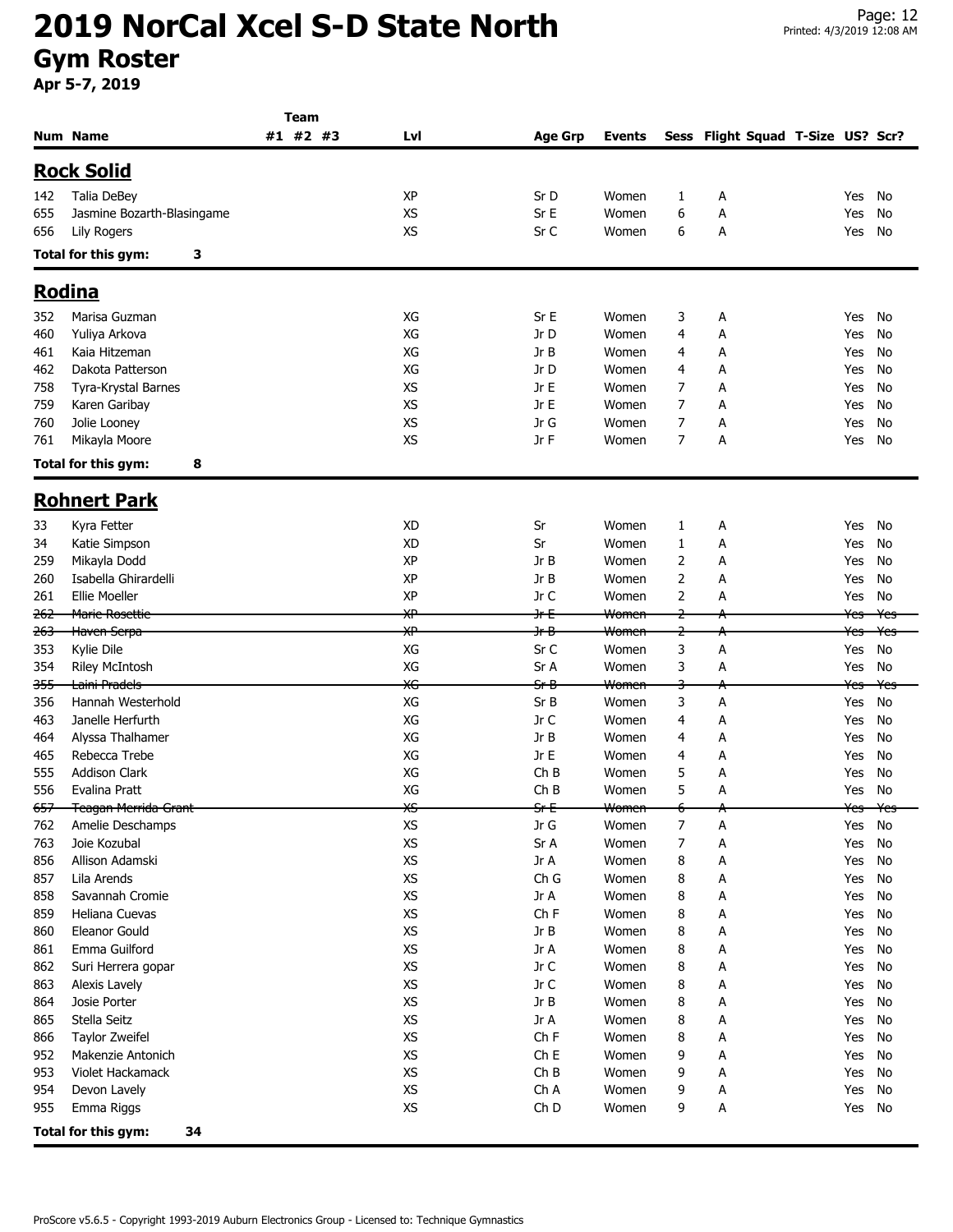|              |                           | <b>Team</b> |           |                 |               |              |                                   |     |    |
|--------------|---------------------------|-------------|-----------|-----------------|---------------|--------------|-----------------------------------|-----|----|
|              | <b>Num Name</b>           | #1 #2 #3    | Lvl       | <b>Age Grp</b>  | <b>Events</b> |              | Sess Flight Squad T-Size US? Scr? |     |    |
| <u>Royal</u> |                           |             |           |                 |               |              |                                   |     |    |
| 357          | Kyra Bock                 |             | XG        | Sr D            | Women         | 3            | Α                                 | Yes | No |
| 358          | <b>Tracy Coria</b>        |             | XG        | Sr B            | Women         | 3            | Α                                 | Yes | No |
| 359          | Nadia Foster              |             | XG        | Sr B            | Women         | 3            | Α                                 | Yes | No |
| 360          | Makaiyla Lewis            |             | XG        | Sr B            | Women         | 3            | А                                 | Yes | No |
| 361          | Veronica Lourenco         |             | XG        | Sr B            | Women         | 3            | Α                                 | Yes | No |
| 466          | Ariana Green-Young        |             | XG        | Jr D            | Women         | 4            | А                                 | Yes | No |
| 557          | Mimi Rodriguez            |             | XG        | Ch D            | Women         | 5            | А                                 | Yes | No |
| 658          | Cassandra Burgos          |             | XS        | Sr D            | Women         | 6            | А                                 | Yes | No |
| 659          | Alyna Garcia              |             | XS        | Sr D            | Women         | 6            | Α                                 | Yes | No |
| 660          | Latisha Luu               |             | XS        | Sr F            | Women         | 6            | Α                                 | Yes | No |
| 661          | Bryanna Murillo           |             | <b>XS</b> | Sr F            | Women         | 6            | Α                                 | Yes | No |
| 764          | Vanessa Aguirre           |             | XS        | Jr G            | Women         | 7            | Α                                 | Yes | No |
|              | Lavinia Moore             |             | XS        | Jr D            | Women         | 7            |                                   | Yes | No |
| 765<br>766   | Sadie Stokes              |             | <b>XS</b> | Jr D            | Women         | 7            | А<br>Α                            | Yes | No |
|              | Melea Crone               |             | XS        |                 |               |              |                                   |     |    |
| 956          |                           |             |           | Ch <sub>C</sub> | Women         | 9            | А                                 | Yes | No |
| 957          | Izabella Silva            |             | <b>XS</b> | ChB             | Women         | 9            | Α                                 | Yes | No |
|              | Total for this gym:<br>16 |             |           |                 |               |              |                                   |     |    |
|              | <b>San Francisco</b>      |             |           |                 |               |              |                                   |     |    |
| 143          | Phaedra Cox-Farr          |             | XP        | Sr C            | Women         | $\mathbf{1}$ | А                                 | Yes | No |
| 144          | Delainy Delagnes          |             | XP        | Sr D            | Women         | $\mathbf{1}$ | А                                 | Yes | No |
| 145          | Dylan Delagnes            |             | XP        | Sr C            | Women         | 1            | Α                                 | Yes | No |
| 146          | Chloe Montoya             |             | XP        | Sr C            | Women         | 1            | А                                 | Yes | No |
| 147          | Anasofia Shack            |             | XP        | Sr C            | Women         | 1            | А                                 | Yes | No |
| 558          | Caitlin Macauley          |             | XG        | Ch <sub>E</sub> | Women         | 5            | А                                 | Yes | No |
| 559          | Kiley Martz               |             | XG        | ChB             | Women         | 5            | Α                                 | Yes | No |
| 560          | <b>Becs Shveyd</b>        |             | XG        | Ch E            | Women         | 5            | А                                 | Yes | No |
| 867          | Fiona Kenny               |             | XS        | Jr C            | Women         | 8            | Α                                 | Yes | No |
| 958          | Bree Brandreth            |             | XS        | Ch D            | Women         | 9            | А                                 | Yes | No |
| 959          | Sloane Etcheverry         |             | XS        | Ch <sub>D</sub> | Women         | 9            | А                                 | Yes | No |
| 960          | Addie Fichtner            |             | XS        | Ch <sub>C</sub> | Women         | 9            | А                                 | Yes | No |
| 961          | Sofia Gates               |             | XS        | ChB             | Women         | 9            | А                                 | Yes | No |
| 962          | Taylor Zachary            |             | <b>XS</b> | Ch <sub>C</sub> | Women         | 9            | А                                 | Yes | No |
|              | Total for this gym:<br>14 |             |           |                 |               |              |                                   |     |    |
|              | <u>Santa Rosa</u>         |             |           |                 |               |              |                                   |     |    |
| 148          | <b>Grace Wattz</b>        |             | XP        | Sr B            | Women         | 1            | А                                 | Yes | No |
| 362          | <b>Heather Hatfield</b>   |             | XG        | Sr E            | Women         | 3            | А                                 | Yes | No |
| 363          | <b>Madison Martinez</b>   |             | XG        | Sr D            | Women         | 3            | А                                 | Yes | No |
| 364          | Mikayla Thomson           |             | XG        | Sr D            | Women         | 3            | Α                                 | Yes | No |
| 365          | Athena Valdelomar         |             | XG        | Sr B            | Women         | 3            | Α                                 | Yes | No |
| 366          | Mika Veres                |             | XG        | Sr E            | Women         | 3            | А                                 | Yes | No |
| 467          | Jaden Olauson             |             | XG        | Jr E            | Women         | 4            | А                                 | Yes | No |
|              | Grace Baer                |             | XS        | Sr E            | Women         |              |                                   |     |    |
| 662          |                           |             |           |                 |               | 6            | А                                 | Yes | No |
| 663          | Arleeluck Chittasy        |             | <b>XS</b> | Sr D            | Women         | 6            | А                                 | Yes | No |
| 664          | Hannah Conte              |             | XS        | Sr F            | Women         | 6            | А                                 | Yes | No |
| 665          | Jazmine Murray            |             | <b>XS</b> | Sr D            | Women         | 6            | А                                 | Yes | No |
| 666          | Rafaella Pinetti          |             | XS        | Sr F            | Women         | 6            | А                                 | Yes | No |
| 667          | Melanie Polkinghorn       |             | <b>XS</b> | Sr F            | Women         | 6            | А                                 | Yes | No |
| 668          | Annabella Printz          |             | <b>XS</b> | Sr F            | Women         | 6            | А                                 | Yes | No |
| 669          | Sara Rivera               |             | <b>XS</b> | Sr F            | Women         | 6            | А                                 | Yes | No |
| 767          | Valeria Rivera Abrica     |             | <b>XS</b> | Sr A            | Women         | 7            | А                                 | Yes | No |
| 868          | Ali Gradek                |             | XS        | Jr C            | Women         | 8            | А                                 | Yes | No |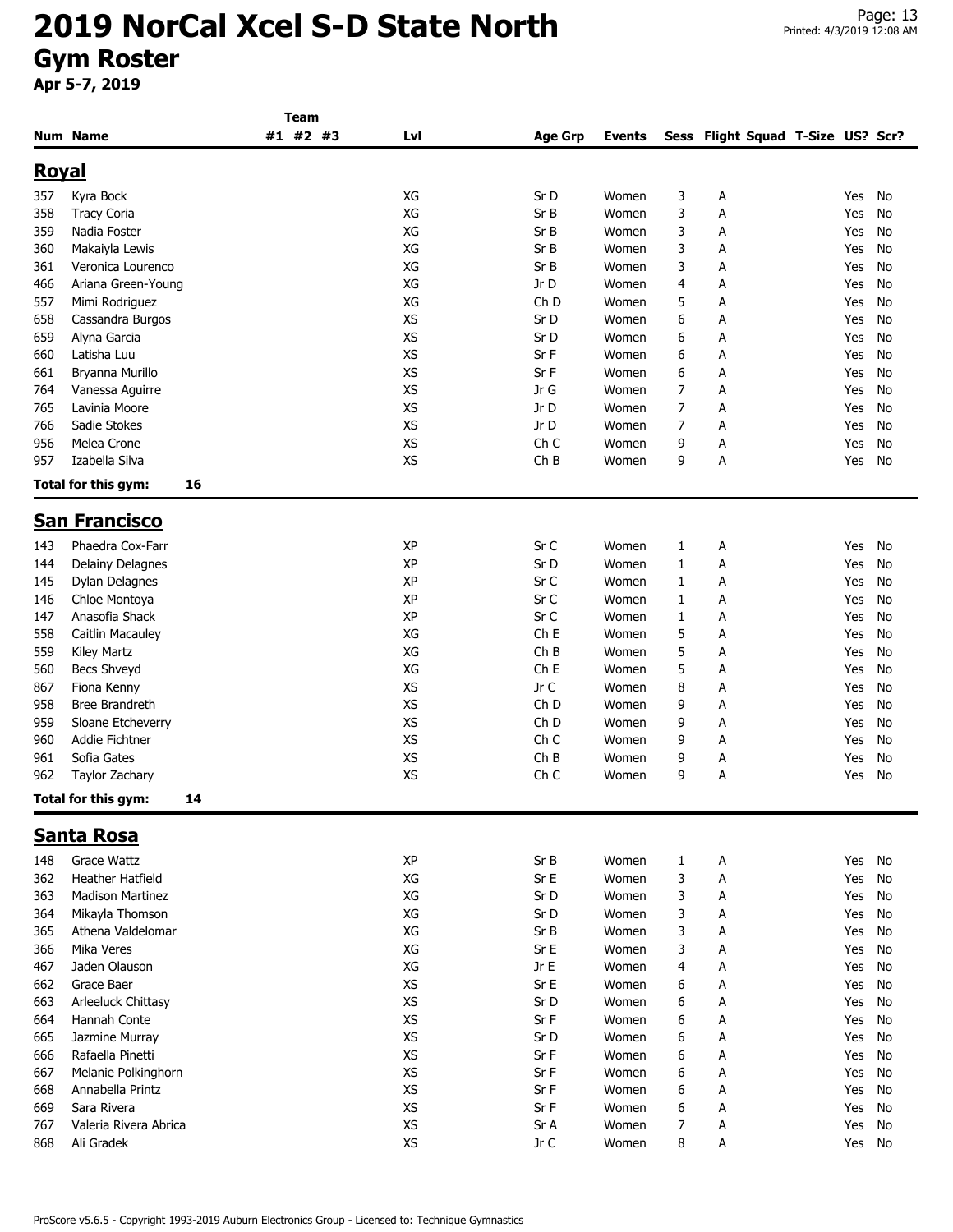|     |                             |    | <b>Team</b> |           |                 |               |        |                                   |        |     |
|-----|-----------------------------|----|-------------|-----------|-----------------|---------------|--------|-----------------------------------|--------|-----|
|     | <b>Num Name</b>             |    | #1 #2 #3    | Lvl       | <b>Age Grp</b>  | <b>Events</b> |        | Sess Flight Squad T-Size US? Scr? |        |     |
|     |                             |    |             |           |                 |               |        |                                   |        |     |
|     | <b>Santa Rosa</b> continued |    |             |           |                 |               |        |                                   |        |     |
| 869 | Callie Johnson              |    |             | <b>XS</b> | Jr A            | Women         | 8      | А                                 | Yes    | No  |
|     | Total for this gym:         | 18 |             |           |                 |               |        |                                   |        |     |
|     |                             |    |             |           |                 |               |        |                                   |        |     |
|     | <u>Sonoma</u>               |    |             |           |                 |               |        |                                   |        |     |
| 670 | Annabelle Demarest          |    |             | XS        | Sr B            | Women         | 6      | А                                 | Yes    | No  |
| 768 | Riley Undercoffler          |    |             | <b>XS</b> | Jr G            | Women         | 7      | А                                 | Yes    | No  |
| 870 | Valentina Esper             |    |             | XS        | Jr A            | Women         | 8      | А                                 | Yes    | No  |
| 963 | Stella Bottari              |    |             | <b>XS</b> | Ch <sub>E</sub> | Women         | 9      | А                                 | Yes    | No  |
| 964 | Kena Morgan                 |    |             | <b>XS</b> | Ch <sub>D</sub> | Women         | 9      | А                                 | Yes    | No  |
|     | Total for this gym:         | 5  |             |           |                 |               |        |                                   |        |     |
|     |                             |    |             |           |                 |               |        |                                   |        |     |
|     | <b>Truckee</b>              |    |             |           |                 |               |        |                                   |        |     |
| 264 | Maddie Sloane               |    |             | XP        | Jr A            | Women         | 2      | А                                 | Yes    | No  |
| 367 | Cayden Ramak                |    |             | XG        | Sr E            | Women         | 3      | А                                 | Yes    | No  |
| 468 | Mia Gohel                   |    |             | XG        | Jr E            | Women         | 4      | А                                 | Yes    | No  |
| 469 | Kaya Siig                   |    |             | XG        | Jr A            | Women         | 4      | А                                 | Yes    | No  |
| 561 | Olive Masterson             |    |             | XG        | ChB             | Women         | 5      | А                                 | Yes    | No  |
| 562 | Samantha Milne              |    |             | XG        | Ch A            | Women         | 5      | А                                 | Yes    | No  |
| 563 | Ashley Moore                |    |             | XG        | Ch <sub>D</sub> | Women         | 5      | А                                 | Yes    | No  |
| 564 | Alexandra Oliva             |    |             | XG        | Ch A            | Women         | 5      | А                                 | Yes    | No  |
| 565 | Abby Winterberger           |    |             | XG        | Ch A            | Women         | 5      | А                                 | Yes    | No  |
| 671 | Kyleigh Nash                |    |             | XS        | Sr D            | Women         | 6      | А                                 | Yes    | No  |
| 769 | Abigail Bunker              |    |             | XS        | Sr A            | Women         | 7      | А                                 | Yes    | No  |
| 770 | Autumn Carpenter            |    |             | XS        | <del>Jr D</del> | Women         | 7      |                                   | Yes    | Yes |
| 771 | Kate Fligor                 |    |             | XS        | Sr A            | Women         | 7      | А                                 | Yes    | No  |
| 871 | Alice Jowers                |    |             | XS        | Ch G            | Women         | 8      | А                                 | Yes    | No  |
| 872 | Adelaide Rusek              |    |             | <b>XS</b> | Ch <sub>F</sub> | Women         | 8      | А                                 | Yes    | No  |
| 965 | Kate Ditchoff               |    |             | <b>XS</b> | Ch <sub>E</sub> | Women         | 9      | Α                                 | Yes    | No  |
| 966 | <b>Brighton Drollinger</b>  |    |             | XS        | Ch A            | Women         | 9      | А                                 | Yes    | No  |
| 967 | Kaelynn Ferguson            |    |             | XS        | ChB             | Women         | 9      | Α                                 | Yes    | No  |
| 968 | Violet Fillinger            |    |             | XS        | Ch <sub>C</sub> | Women         | 9      | А                                 | Yes    | No  |
| 969 | Lilian Goddard              |    |             | XS        | Ch <sub>E</sub> | Women         | 9      | А                                 | Yes    | No  |
| 970 | <b>Addison Hickey</b>       |    |             | XS        | Ch A            | Women         | 9<br>q | А                                 | Yes    | No  |
| 971 | <b>Ellyse Hutchins</b>      |    |             | XS        | Ch C            | Women         |        | А                                 | Yes No |     |
| 972 | Zoe Parkhill                |    |             | XS        | Ch A            | Women         | 9      | A                                 | Yes    | No  |
| 973 | Anya Penwarden              |    |             | XS        | ChB             | Women         | 9      | А                                 | Yes    | No  |
|     | Total for this gym:         | 24 |             |           |                 |               |        |                                   |        |     |
|     | <b>West Coast</b>           |    |             |           |                 |               |        |                                   |        |     |
| 35  | Isla Griston                |    |             | XD        | Sr              | Women         | 1      | A                                 | Yes    | No  |
| 36  | Avery Noleroth              |    |             | <b>XD</b> | Jr              | Women         | 1      | А                                 | Yes    | No  |
| 37  | Hannah Wang                 |    |             | XD        | Jr              | Women         | 1      | А                                 | Yes    | No  |
| 149 | Erin DeLong                 |    |             | XP        | Sr D            | Women         | 1      | А                                 | Yes    | No  |
| 150 | Sophia Martinez             |    |             | XP        | Sr C            | Women         | 1      | А                                 | Yes    | No  |
| 151 | Tarika Vatturi              |    |             | XP        | Sr C            | Women         | 1      | А                                 | Yes    | No  |
| 265 | <b>Trian Gunney</b>         |    |             | XP        | Jr E            | Women         | 2      | А                                 | Yes    | No  |
| 266 | Ella Reardon                |    |             | XP        | Jr B            | Women         | 2      | А                                 | Yes    | No  |
| 267 | Mo Rogers                   |    |             | XP        | Jr E            | Women         | 2      | А                                 | Yes    | No  |
| 368 | Nicole Belleville           |    |             | XG        | Sr B            | Women         | 3      | A                                 | Yes    | No  |
| 369 | Adhiti Pandian              |    |             | XG        | Sr D            | Women         | 3      | A                                 | Yes    | No  |
| 370 | Claire Pizer                |    |             | XG        | Sr B            | Women         | 3      | Α                                 | Yes    | No  |
| 470 | Rachel Haslim               |    |             | XG        | Jr C            | Women         | 4      | А                                 | Yes    | No  |
| 566 | Georgia Brown               |    |             | XG        | Ch C            | Women         | 5      | Α                                 | Yes No |     |